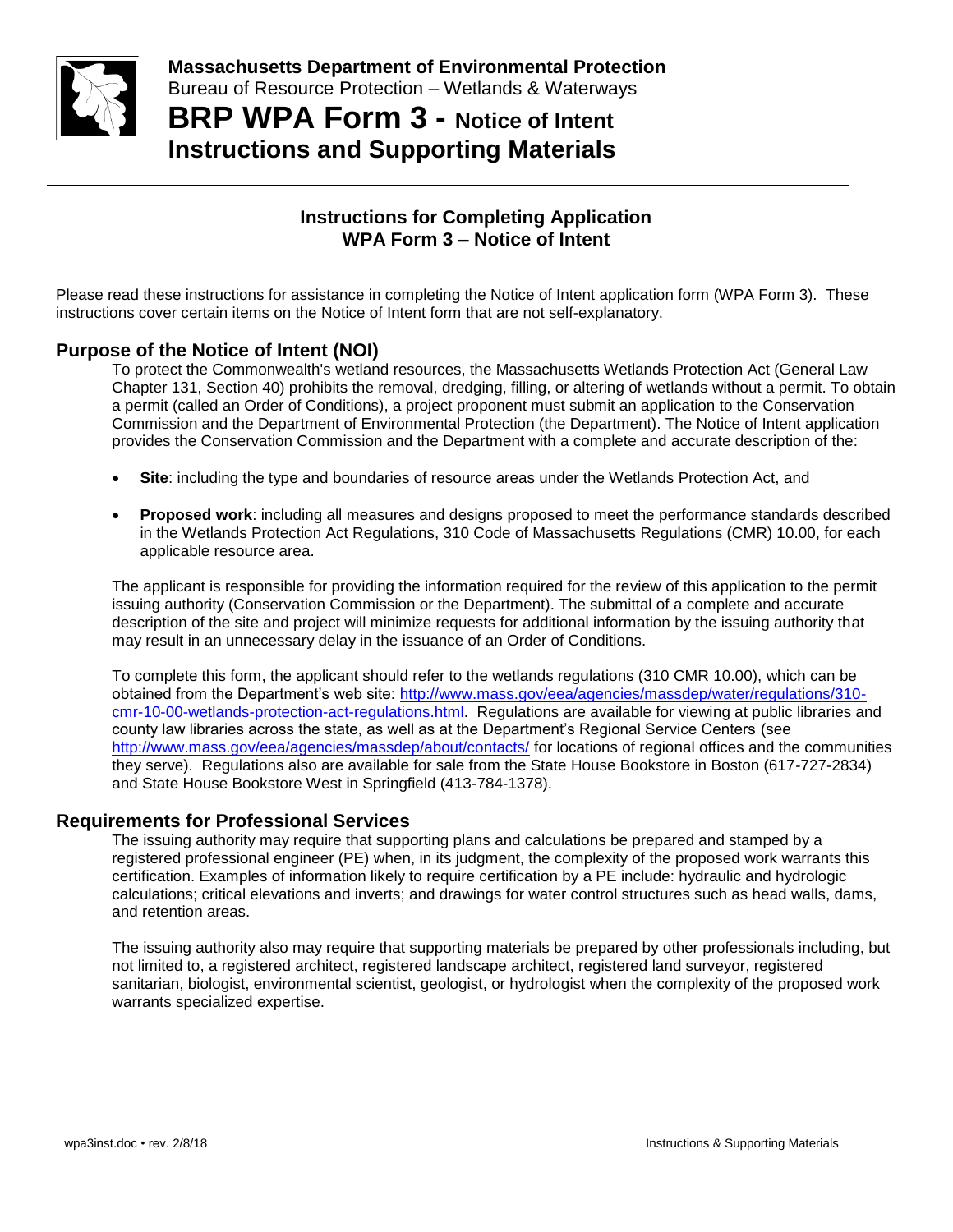

# **BRP WPA Form 3 - Notice of Intent Instructions and Supporting Materials**

### **Completing WPA Form 3**

Leave the shaded box located at the upper right hand corner of page 1 of NOI blank. This box contains the words: "MassDEP File Number" and "Document Transaction Number". The MassDEP File Number for this project will be issued to the Conservation Commission by the Department's regional office. Once issued, all subsequent correspondence on the project should reference the MassDEP file number.

#### **Instructions to Section A: General Information**

Item 1. Project Location. The map or plat, parcel, and lot numbers must be included if the lot subject to the NOI does not contain a residence, school, or commercial or industrial establishment, or if the lot is being subdivided.

*Electronic filers* must click on the button next to Item 1 and use to the GIS locator to identify the project site.

Item 3. Property Owner. If there is more than one property owner, a list of additional property owners should be attached to the Notice of Intent.

Item 5. Total Wetlands Protection Act Fee Paid. Instructions regarding calculations of fees are explained in Section E, below.

Item 6. General Project Description. The applicant should provide a brief description of the project. Describe, and show on accompanying maps and plans, both existing and proposed site conditions, including temporary construction impacts, replication areas, and/or other mitigation measures. Attach maps, plans, and other documents identifying proposed activities and their location relative to the boundaries of each wetland resource area and Buffer Zone (if applicable).

Item 8. Property Recorded at the Registry of Deeds. For Multiple Parcels, additional book and page numbers should be attached to the Notice of Intent.

#### **Instructions to Section B: Buffer Zone and Resource Area Impacts**

To determine the size and location of any impacts that a proposed project may have on each wetland resource area, first determine the resource area boundaries.

Item 1. Buffer Zone Only. The *boundary of the buffer zone* is determined by measuring 100 feet horizontally from the outer (landward) boundaries of bordering vegetated wetland, inland or coastal bank, coastal or barrier beach, rocky intertidal shore, salt marsh, and/or coastal dune. See Instructions in Section B, below, to determine the outer boundaries of these resource areas. If you check the Buffer Zone Only box in this section (indicating that the project is entirely in the Buffer Zone), skip the remainder of Section B of the Notice of Intent (Buffer Zone and Resource Area Impacts), and go directly to Section C of the Notice of Intent.

Item 2. The *boundaries of inland resource areas* in Items 2a through f can be determined by reference to the wetlands regulations, subsection (2), "Definitions, Critical Characteristics, and Boundaries," for each resource area covered under 310 CMR 10.54 - 10.58. The Riverfront Area, listed in Item1f, also can be a coastal resource area. The width of the Riverfront Area is described in 310 CMR 10.58(2)(a)3, and the methods for determining the Mean Annual High-Water Line (which is the inner boundary) are found in 310 CMR 10.58(2)(a)2 and 10.58(2)(c).

Item 3. The *boundaries of coastal resource areas* (in Items 3a-k can be determined by reference to 310 CMR 10.25 – 10.35, and to the definitions found in 310 CMR 10.04 and 10.23, and M.G.L. c. 131, § 40. Land Subject to Coastal Storm Flowage is defined in the Wetlands Protection Act (M.G.L. c. 131, § 40); there are no performance standards pertaining to this resource area.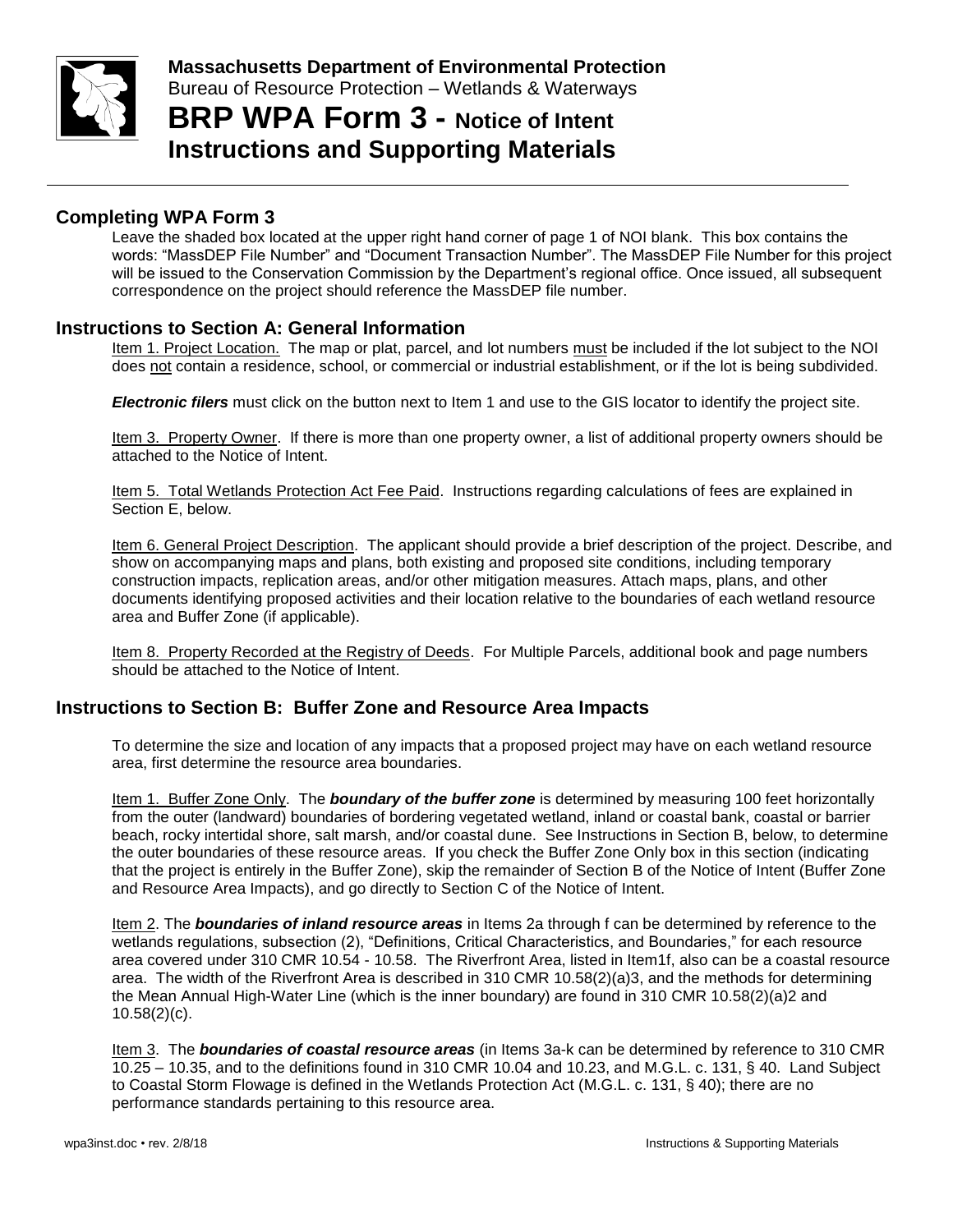

**Massachusetts Department of Environmental Protection**  Bureau of Resource Protection – Wetlands & Waterways **BRP WPA Form 3 - Notice of Intent**

**Instructions and Supporting Materials**

Once you have identified the resource areas and located the components of the proposed project in each such area, you must indicate on the Notice of Intent the size of the proposed alterations (and proposed replacement areas) in each resource area. *Replacement area standards*, if any, are included in the performance standards for each resource area, discussed in the paragraph below. See also the Department's "*Massachusetts Inland Wetland Replication Guidelines"*, March 2002 (available on MassDEP website at: [http://www.mass.gov/eea/docs/dep/water/laws/i-thru-z/replicat.pdf\)](http://www.mass.gov/eea/docs/dep/water/laws/i-thru-z/replicat.pdf).

You must also attach to the Notice of Intent a narrative and any supporting documentation describing how the project will meet all *performance standards* for each of the resource areas altered, including standards requiring consideration of alternative project design or location. The wetland regulations describe the type and extent of work that may be permitted in resource areas, called performance standards. Proposed work must meet these standards.

• *Performance standards for inland resource areas*, including the Riverfront Area (which can be either inland or coastal) are described in the Wetland regulations, subsection 3: "General Performance Standards" for each resource area covered under 310 CMR 10.54 - 58. Among other performance standards, an *alternatives analysis* **is** required for all projects involving bordering vegetated wetlands as well as those in the Riverfront Areas. Detailed requirements for the evaluation of alternatives to proposed work in Riverfront Areas and bordering vegetated wetlands are described at 310 CMR 10.58(4) and 310 CMR 10.55(4), respectively.

• *Performance standards for coastal resource areas* (excluding Riverfront Area) are described in various subsections within 310 CMR 10.25 – 10.35.

• *Limited Projects* are categories of activities specified in the regulations at 310 CMR 10.24(7) and 10.53(3) – (6), which can proceed at the discretion of the issuing authority without fully meeting the resource area performance standards. *Performance standards for limited projects* are described in the regulations at 310 CMR 10.24(7) and 10.53(3)-(6). An *alternatives analysis* performance standard is required for most limited projects.

## **Instructions to Section C. Other Applicable Standards and Requirements**

Item 1. Rare Wetland Wildlife Habitat. Except for Designated Port Areas, no work (including work in the Buffer Zone) may be permitted in any resource area subject to the Act that would have adverse effects on the habitat of rare, "state-listed" vertebrate or invertebrate animal species.

The most recent Estimated Habitat Map of State-Listed Rare Wetland Wildlife is published by the Natural Heritage and Endangered Species Program (NHESP). See: [http://maps.massgis.state.ma.us/PRI\\_EST\\_HAB/viewer.htm](http://maps.massgis.state.ma.us/PRI_EST_HAB/viewer.htm) or the *Massachusetts Natural Heritage Atlas.*

If any portion of the proposed project is located in Estimated Habitat of Rare Wildlife as indicated on NHESP maps, the project is subject to the endangered species protection provisions of the Massachusetts Wetlands Protection Act Regulations (310 CMR 10.37, 10.58(4)(b), & 10.59). Projects located within Estimated Habitat are also subject to Massachusetts Endangered Species Act (MESA) review (321 CMR 10.18; for exemptions see 321 CMR 10.14). If any portion of the proposed project is located within Estimated Habitat, the applicant must send the Natural Heritage Program, at the following address, a copy of the Notice of Intent by certified mail or priority mail (or otherwise sent in a manner that guarantees delivery within two days), no later than the date of the filing of the Notice of Intent with the Conservation Commission and the Department.

Evidence of mailing to the Natural Heritage Program (such as Certified Mail Receipt or Certificate of Mailing for Priority Mail) must be submitted to the Conservation Commission and the Department's Regional Office along with the Notice of Intent.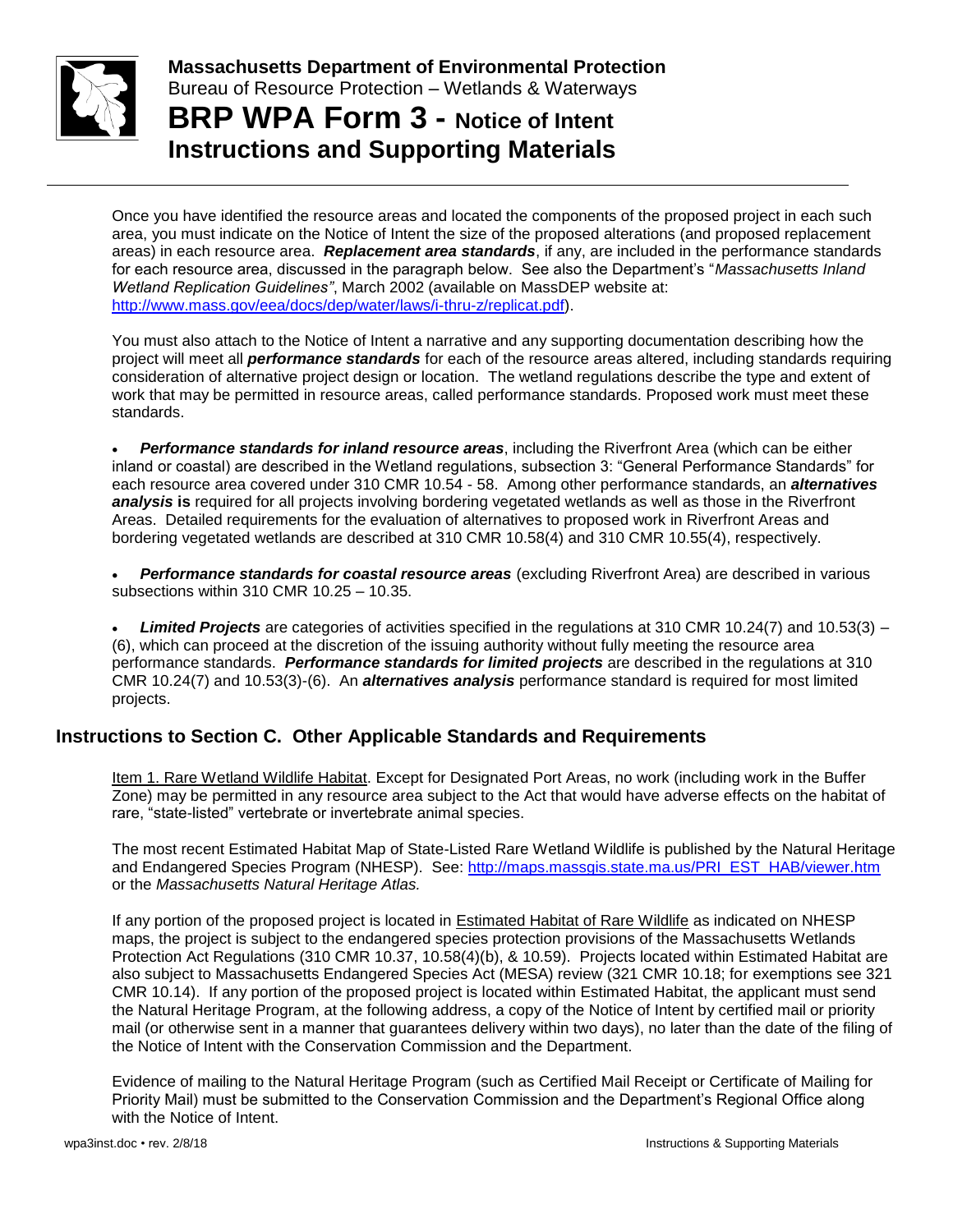

**BRP WPA Form 3 - Notice of Intent Instructions and Supporting Materials**

> Natural Heritage and Endangered Species Program Division of Fisheries and Wildlife 1 Rabbit Hill Road Westborough, MA 01581-3336 508.792.7270

To qualify for a streamlined, 30-day, MESA/Wetlands Protection Act review, please complete the portion of Section D in the NOI entitled: Streamlined Massachusetts Endangered Species Act/Wetlands protection Act Review. **If MESA supplemental information is not included with the NOI, the NHESP will require a separate MESA filing which may take up to 90 days to review.**

Item 2. Coastal Projects. The *mean high water line* in coastal areas is described in the regulatory definitions at 310 CMR 10.23. The definition of *anadromous/catadromous "fish runs"* is found at 310 CMR 10.35(2). If the proposed work is located in either such area, the applicant must send the Massachusetts Division of Marine Fisheries (South Shore (Cohasset to Rhode Island, and the Cape & Islands): Division of Marine Fisheries - Southeast Marine Fisheries Station, Attn: Environmental Reviewer, 836 South Rodney French Blvd., New Bedford, MA 02744 or North Shore (Hull to New Hampshire): Division of Marine Fisheries - North Shore Office, Attn: Environmental Reviewer, 30 Emerson Avenue, Gloucester, MA 01930 ) a copy of the Notice of Intent by certified mail or priority mail (or otherwise sent in a manner that guarantees delivery within two days) no later than the date of the filing of the Notice of Intent with the Conservation Commission and the Department. Evidence of mailing to the Division of Marine Fisheries (such as certified mail receipt or certificate of mailing for priority mail) must be submitted to the Conservation Commission and the Department's Regional Office along with the Notice of Intent.

Item 3. Areas of Critical Environmental Concern. If the project is proposed in one of the communities listed in the last page of these Instructions (also listed at the Department's web site: [http://www.mass.gov/eea/docs/dep/water/approvals/year-thru-alpha/06-thru-d/aceclist.pdf\)](http://www.mass.gov/eea/docs/dep/water/approvals/year-thru-alpha/06-thru-d/aceclist.pdf)**,** the project may be located in an Area of Critical Environmental Concern (ACEC). To confirm whether the project location is in an ACEC, contact the Conservation Commission or the MA Department of Conservation & Recreation (formerly the Department of Environmental Management) ACEC Program at:

> 251 Causeway St., Suite 600 Boston, MA 02114 617.626.1394

The ACEC Program also may be contacted for additional information or to verify new ACEC designations.

Item 5. Restriction Orders. If any portion of the proposed project is located on a site subject to a Wetlands Restriction Order under the Inland Wetlands Restriction Act (M.G.L. c. 131 § 40A) or Coastal Wetlands Restriction Act (M.G.L. c. 130 § 105), attach a copy of the order to the Notice of Intent. To determine if a Wetlands Restriction Order exists for the site, contact the Conservation Commission or the Department's Regional Office (see [http://www.mass.gov/eea/agencies/massdep/about/contacts/\)](http://www.mass.gov/eea/agencies/massdep/about/contacts/).

Item 6. Stormwater Management. According to MassDEP's Stormwater Regulations (January 2008), certain projects require stormwater management measures. To determine if a project requires stormwater management, consult the Wetland Regulations at 310 CMR 10.05(6) and the Department publications: *Massachusetts Stormwater Management Handbook: Volumes 1, 2, 3.* These documents are available for purchase from the State House Bookstore (617/727-2834) and State House Bookstore West (413/784-1378) and also may be obtained from MassDEP's web site:

[http://www.mass.gov/eea/agencies/massdep/water/regulations/massachusetts-stormwater-handbook.html.](http://www.mass.gov/eea/agencies/massdep/water/regulations/massachusetts-stormwater-handbook.html)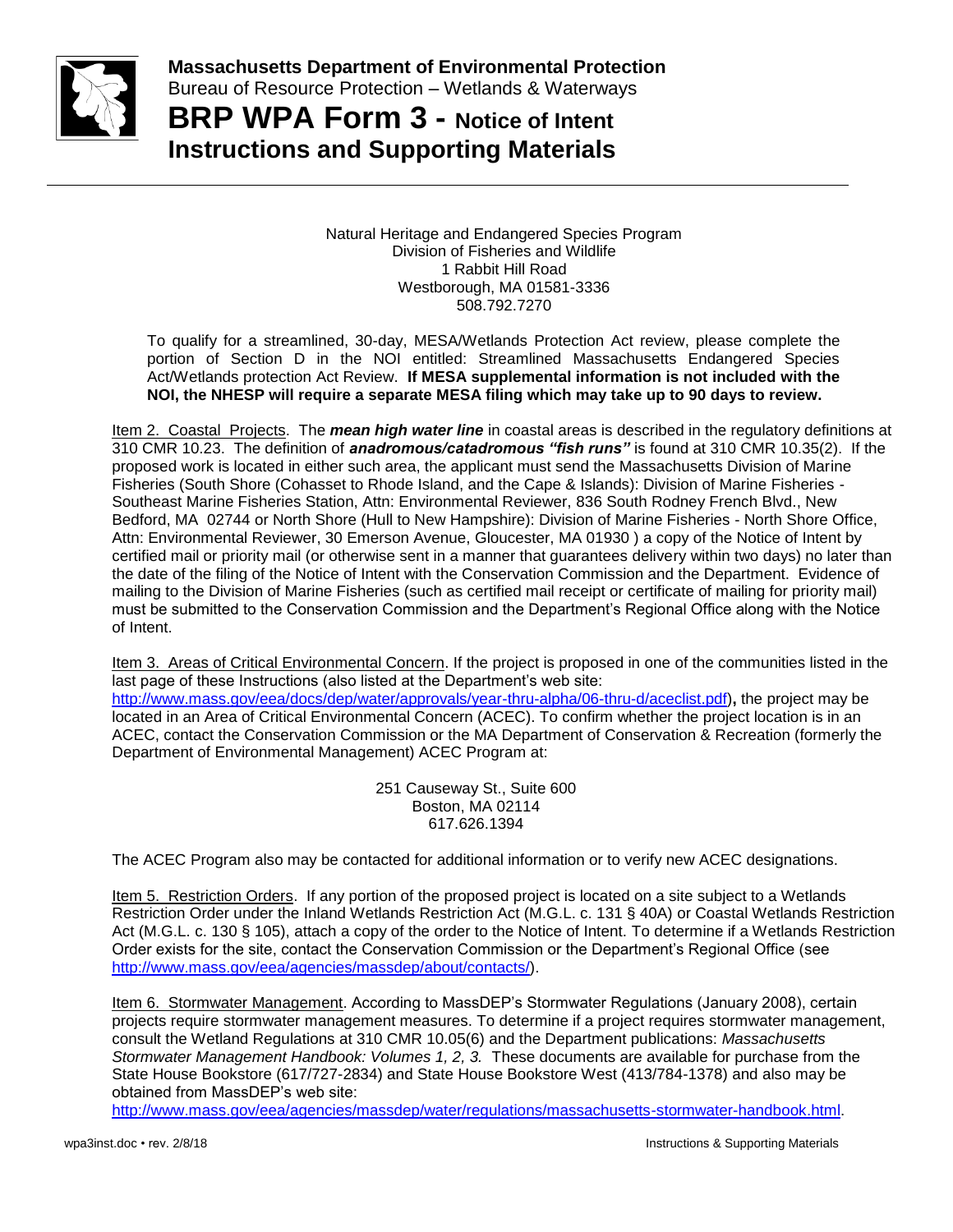

**BRP WPA Form 3 - Notice of Intent Instructions and Supporting Materials**

If stormwater management is required, applicants are required to submit a Stormwater Report with the Notice of Intent to provide stormwater management information for Conservation Commission review consistent with the wetland regulations, 310 CMR 10.05(6)(k)-(q). The Department requires engineers to also complete the Stormwater Report Checklist and Certification to certify that the project conforms to the Stormwater Regulations and meets acceptable engineering standards. For recharge wells, check the Underground Injection Control (UIC) requirements to see if UIC regulation is required at [http://www.mass.gov/eea/agencies/massdep/water/approvals/underground-injection-control-forms.html.](http://www.mass.gov/eea/agencies/massdep/water/approvals/underground-injection-control-forms.html)

## **Instructions to Section D: Additional Information**

All information listed in Section D of the Notice of Intent must be provided along with the Notice of Intent when it is filed with the conservation commission and the Department.

Item 2. Plans should be of adequate size, scale, and detail to completely and accurately describe the site, resource area boundaries, and proposed work. The following guidelines are provided to encourage uniformity:

#### *Sheet Size*

- Maximum 24" x 36"
- If more than one sheet is required to describe the proposed work, provide an additional sheet indexing all other sheets and showing a general composite of all work proposed within the Buffer Zone and areas subject to protection under the Act.

#### *Scale*

- Not more than  $1" = 50'$
- If plans are reduced, display graphical scales.

#### *Title Block*

- Included on all plans
- Located at the lower right hand corner, oriented to be read from the bottom when bound at the left margin
- Include original date plus additional space to reference the title and dates of revised plans.

Item 3. Resource Area Delineation Methodology: Attach documentation of the methodology used to delineate the Bordering Vegetated Wetlands (BVW) boundary (e.g. BVW Field Data Form, Final Order of Resource Area Delineation or other delineation method) as well as methods used to delineate any other resource areas proposed for alteration.

#### **Instructions to Section E: Fees**

A wetland application filing fee must accompany the Notice of Intent. The fee is based on the category of the proposed activity (described in 310 CMR 10.03(7)) and the resource area to be impacted by the activity. To calculate the filing fee of the NOI Wetland Fee Transmittal Form from the instructions below.

In summary, the total filing fee for a Notice of Intent that involves more than one activity is determined by adding the fees for each proposed activity. When work is proposed in the Riverfront Area, as well as another resource area or their Buffer Zones, add 50% to the fee for each activity in the Riverfront Area. For activities exclusively within the Riverfront Area, and not within other resource areas or their Buffer Zones, the fee is determined by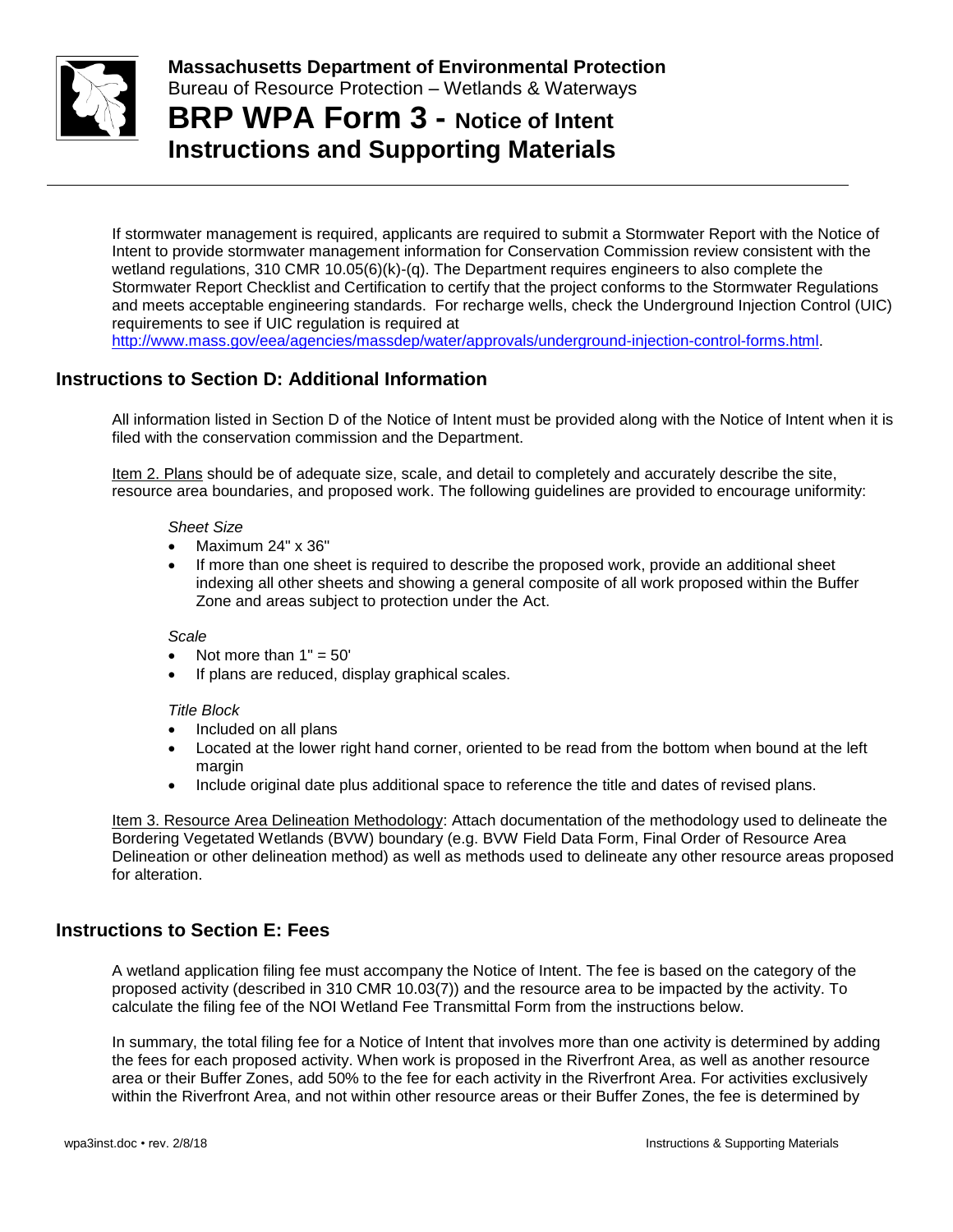

**Massachusetts Department of Environmental Protection**  Bureau of Resource Protection – Wetlands & Waterways **BRP WPA Form 3 - Notice of Intent**

**Instructions and Supporting Materials**

adding the amounts for each proposed activity. The city/town share of the fee is the first \$25, plus half of the remaining total fee. The state share is half the total fee in excess of \$25.

Complete pages 1 and 2 of the NOI Wetland Fee Transmittal Form (attached to the NOI) and send them, along with a check for the state share of the filing fee, payable to *the Commonwealth of Massachusetts*, to MassDEP, Box 4062, Boston, MA 02211. Review of the Notice of Intent cannot begin until the fee is received.

Include check number and payor name information on the Notice of Intent to expedite fee payment confirmation.

No filing fee shall be assessed for projects of any city, town, county, or district of the Commonwealth, federally recognized Indian tribe housing authority, municipal housing authority, or the Massachusetts Bay Transportation Authority.

In addition, a notice of the application must be placed in a local newspaper, and published at least five days prior to the hearing, at the applicant's expense. Contact the Conservation Commission for the municipality where the project is located regarding the procedure for public newspaper notice.

#### Instructions for Completing the NOI Wetland Fee Transmittal Form

The wetland filing fee should be calculated using the following steps based on a hypothetical project involving two driveway crossings through a Riverfront Area and Bordering Vegetated Wetland and six single family houses in Riverfront Area only.

- **Step 1/Type of Activity:** Review plans and narrative to identify each activity in wetland resource areas and their applicable Buffer Zones. Example: driveway crossing and construction of a single family house.
- **Step 2/Number of Activities:** Determine the number of each activity associated with the project. Example: driveway crossings and 6 single family homes.
- **Step 3/Individual Activity Fee:** List the fee amount for each category of activity (see Category Activities and Fee, below) Example: Driveway crossing is a Category 2(f.) activity and is \$500 each. Construction of a single family house is a Category 2(a.) activity and is \$500 each.
- **Step 4/Subtotal Activity Fee:** Determine the subtotal fee for each type of activity by multiplying the fee for the activity (Step 3) by the number of activities (Step 2). If the activity is within the Riverfront Area as well as another resource area or its Buffer Zone, add 50% to total fee (e.g., multiply the fee by 1.5). If the activity is located in a Riverfront Area only, apply the fee amount for the category without the additional 50%. Example: 2 (driveway crossings in BVW) x  $$500 \times 1.5$  (for riverfront area) = \$1,500; 6 (single family homes) x  $$500 =$ \$3,000.
- **Step 5/Total Project Fee:** Add all the subtotals identified in Step 4 to determine the total fee. Example: \$1,500 +  $$3,000 = $4,500.$
- **Step 6/Fee Payments:** The state share of the fee is 50% of any filing fee in excess of \$25 (i.e., the state share can be determined by dividing the total fee in half and subtracting \$12.50); the remaining portion of the fee shall be made to the city or town (i.e., the City/Town share can be determined by dividing the total fee in half and adding \$12.50). Example: City/Town share: \$2,262.50; state share: \$2,237.50.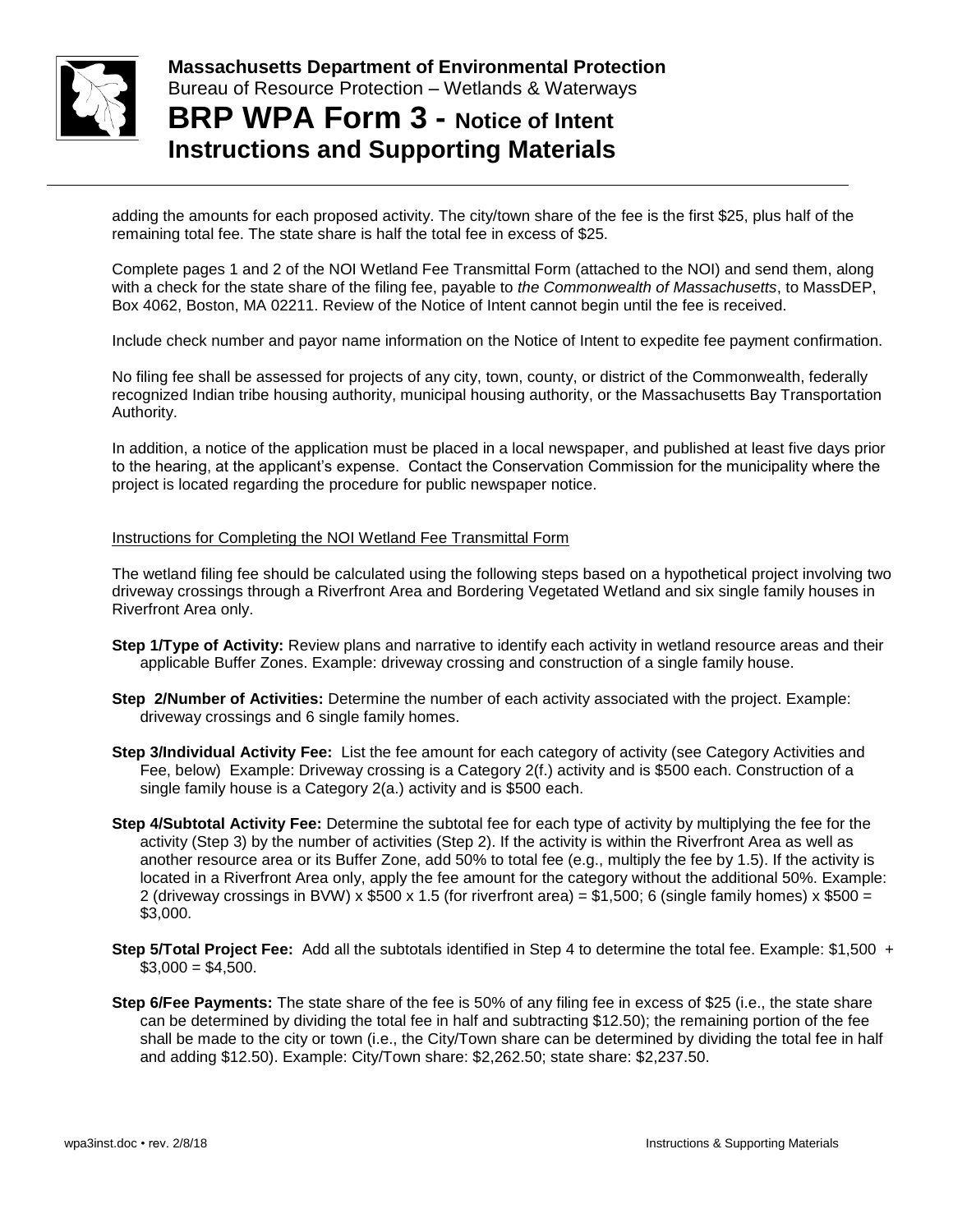

# **BRP WPA Form 3 - Notice of Intent Instructions and Supporting Materials**

#### **Category Activities and Fees**

#### **Category 1** (Fee for each activity is **\$110**):

- a.) work on single family lot; addition, pool, etc.;
- b.) site work without a house;
- c.) control vegetation;
- d.) resource improvement;
- e.) work on septic system separate from house;
- f.) monitoring well activities minus roadway;
- g.) new agricultural or aquaculture projects.

#### **Category 2** (Fee for each activity is **\$500**)

- a.) construction of single family house;
- b.) parking lot;
- c.) beach nourishment;
- d.) electric generating facility activities;
- e.) inland limited projects minus road crossings and agriculture;
- f.) each crossing for driveway to single family house;
- g.) each project source (storm drain) discharge;
- h.) control vegetation in development;
- i.) water level variations;
- j.) any other activity not in Category 1, 3, 4, 5 or 6;
- k.) water supply exploration.

#### **Category 3** (Fee for each activity is **\$1,050**)

- a.) site preparation (for development) beyond Notice of Intent scope;
- b.) each building (for development) including site;
- c.) road construction not crossing or driveway;
- d.) hazardous cleanup;
- e.) water supply development.

#### **Category 4** (Fee for each activity is **\$1,450**):

- a.) each crossing for development or commercial road;
- b.) dam, sluiceway, tidegate (safety) work;
- c.) landfills operation/closures;
- d.) sand and gravel operations;
- e.) railroad line construction;
- f.) bridge;
- g.) hazardous waste alterations to resource areas;
- h.) dredging;
- i.) package treatment plant and discharge;
- j.) airport tree clearing;
- k.) oil and/or hazardous material release response actions.

**Category 5** (Fee is **\$4 per linear foot**; total fee not less than \$100 or more than \$2,000):

a.) work on docks, piers, revetments, dikes, etc. (coastal or inland).

**Category 6** (Fee is **\$2 per linear foot for each resource area): For each resource area delineation, the fee shall not** exceed \$200 for activities associated with a single family house or \$2,000 for all other activities).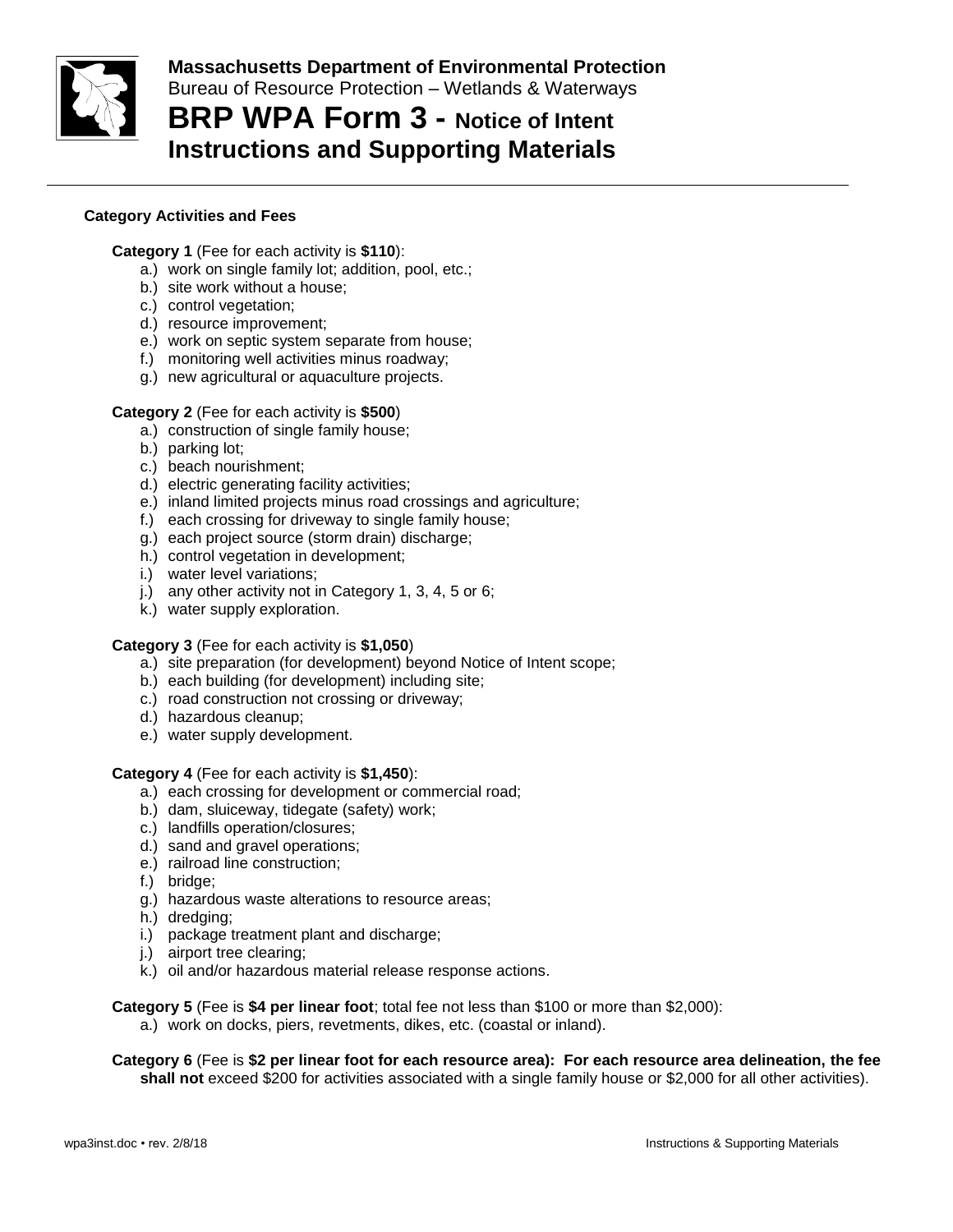

**Massachusetts Department of Environmental Protection**  Bureau of Resource Protection – Wetlands & Waterways **BRP WPA Form 3 - Notice of Intent**

**Instructions and Supporting Materials**

## **Instructions to Section F: Signatures and Submittal Requirements**

Signatures and Submittal Requirements. Follow the filing instructions in Section F of the Notice of Intent. For additional filing requirements, see Section D of these instructions, above. The original Notice of Intent and a copy must be sent, by certified mail or hand delivery, to the Conservation Commission. At the same time the original Notice of Intent is submitted to the commission, one copy of the Notice of Intent must be sent to the appropriate MassDEP Regional Office (see [http://www.mass.gov/eea/agencies/massdep/about/contacts/\)](http://www.mass.gov/eea/agencies/massdep/about/contacts/) by certified mail or hand delivery. Failure by the applicant to send the copies in a timely manner may result in dismissal of the Notice of Intent application.

#### *Mail transmittal forms and MassDEP payments, payable to:*

Commonwealth of Massachusetts Department of Environmental Protection Box 4062 Boston, MA 02211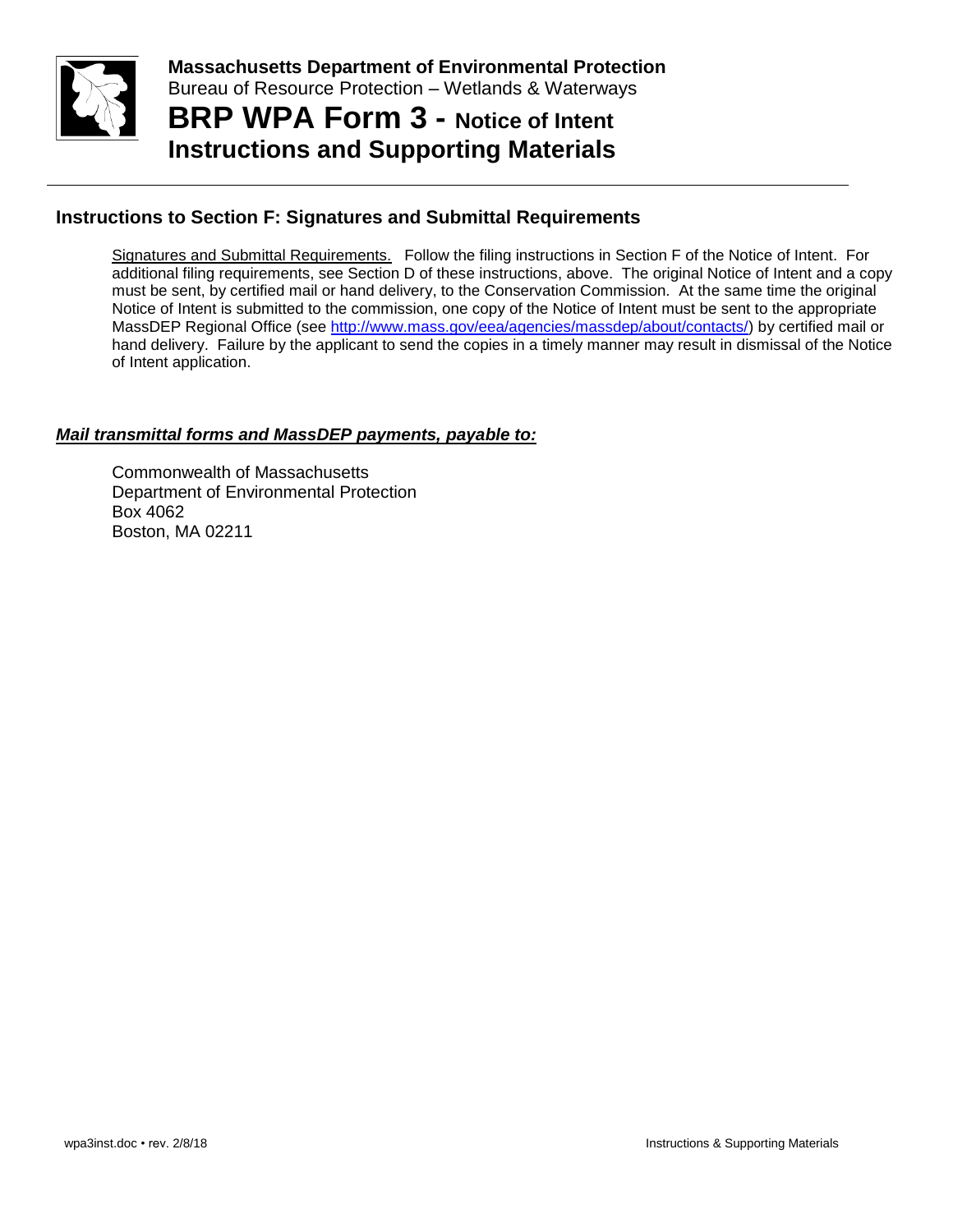

# **BRP WPA Form 3 - Notice of Intent Instructions and Supporting Materials**

#### **TOWNS WITH ACECs WITHIN THEIR BOUNDARIES**

| Ashby<br>Squannassit<br>Lunenburg<br>Squannassit<br>Petapawag and Squannassit<br><b>Rumney Marshes</b><br>Ayer<br>Lynn<br>Sandy Neck/Barnstable Harbor<br>Mansfield<br>Canoe River Aquifer<br><b>Barnstable</b><br><b>Bolton</b><br>Central Nashua River Valley<br><b>Waquoit Bay</b><br>Mashpee<br><b>Rumney Marshes</b><br>Golden Hills<br>Melrose<br><b>Boston</b><br>Fowl Meadow and Ponkapoag Bog<br>Milton<br>Fowl Meadow and Ponkapoag Bog<br><b>Neponset River Estuary</b><br><b>Neponset River Estuary</b><br>Pocasset River<br>Karner Brook Watershed,<br>Mt Washington<br>Bourne<br>Herring River Watershed<br>Schenob Brook<br><b>Bourne Back River</b><br>Newbury<br>Parker River/Essex Bay<br><b>Cranberry Brook Watershed</b><br>Norton<br>Hockomock Swamp<br><b>Braintree</b><br>Pleasant Bay, Inner Cape Cod Bay<br>Canoe River Aquifer<br><b>Brewster</b><br>Fowl Meadow and Ponkapoag Bog<br>Hockomock Swamp<br>Norwood<br><b>Bridgewater</b><br>Fowl Meadow and Ponkapoag Bog<br>Inner Cape Cod Bay, Pleasant Bay<br>Canton<br>Orleans<br>Petapawag and Squannassit<br>Chatham<br>Pleasant Bay<br>Pepperell<br>Weir River<br>Peru<br><b>Hinsdale Flats Watershed</b><br>Cohasset<br>Hinsdale Flats Watershed<br>Dalton<br>Plymouth<br>Herring River Watershed,<br>Dedham<br>Fowl Meadow and Ponkapoag Bog<br>Ellisville Harbor<br>Dunstable<br>Quincy<br><b>Neponset River Estuary</b><br>Petapawag<br>Inner Cape Cod Bay<br>Randolph<br>Fowl Meadow and Ponkapoag Bog<br>Eastham<br><b>Wellfleet Harbor</b><br>Raynham<br><b>Hockomock Swamp</b><br>Canoe River Aquifer<br>Revere<br><b>Rumney Marshes</b><br>Easton<br>Parker River/Essex Bay<br>Hockomock Swamp<br>Rowley<br>Karner Brook Watershed<br>Sandwich<br>Sandy Neck/Barnstable Harbor<br>Egremont<br>Essex<br>Parker River/Essex Bay<br>Saugus<br>Rumney Marshes, Golden Hills<br>Sharon<br>Canoe River Aquifer<br>Falmouth<br><b>Waquoit Bay</b> | Town | <b>ACEC NAME</b> | <b>Town</b> | <b>ACEC NAME</b>                     |
|------------------------------------------------------------------------------------------------------------------------------------------------------------------------------------------------------------------------------------------------------------------------------------------------------------------------------------------------------------------------------------------------------------------------------------------------------------------------------------------------------------------------------------------------------------------------------------------------------------------------------------------------------------------------------------------------------------------------------------------------------------------------------------------------------------------------------------------------------------------------------------------------------------------------------------------------------------------------------------------------------------------------------------------------------------------------------------------------------------------------------------------------------------------------------------------------------------------------------------------------------------------------------------------------------------------------------------------------------------------------------------------------------------------------------------------------------------------------------------------------------------------------------------------------------------------------------------------------------------------------------------------------------------------------------------------------------------------------------------------------------------------------------------------------------------------------------------------------------------------------------------------------------------------------------------|------|------------------|-------------|--------------------------------------|
|                                                                                                                                                                                                                                                                                                                                                                                                                                                                                                                                                                                                                                                                                                                                                                                                                                                                                                                                                                                                                                                                                                                                                                                                                                                                                                                                                                                                                                                                                                                                                                                                                                                                                                                                                                                                                                                                                                                                    |      |                  |             |                                      |
|                                                                                                                                                                                                                                                                                                                                                                                                                                                                                                                                                                                                                                                                                                                                                                                                                                                                                                                                                                                                                                                                                                                                                                                                                                                                                                                                                                                                                                                                                                                                                                                                                                                                                                                                                                                                                                                                                                                                    |      |                  |             |                                      |
|                                                                                                                                                                                                                                                                                                                                                                                                                                                                                                                                                                                                                                                                                                                                                                                                                                                                                                                                                                                                                                                                                                                                                                                                                                                                                                                                                                                                                                                                                                                                                                                                                                                                                                                                                                                                                                                                                                                                    |      |                  |             |                                      |
|                                                                                                                                                                                                                                                                                                                                                                                                                                                                                                                                                                                                                                                                                                                                                                                                                                                                                                                                                                                                                                                                                                                                                                                                                                                                                                                                                                                                                                                                                                                                                                                                                                                                                                                                                                                                                                                                                                                                    |      |                  |             |                                      |
|                                                                                                                                                                                                                                                                                                                                                                                                                                                                                                                                                                                                                                                                                                                                                                                                                                                                                                                                                                                                                                                                                                                                                                                                                                                                                                                                                                                                                                                                                                                                                                                                                                                                                                                                                                                                                                                                                                                                    |      |                  |             |                                      |
|                                                                                                                                                                                                                                                                                                                                                                                                                                                                                                                                                                                                                                                                                                                                                                                                                                                                                                                                                                                                                                                                                                                                                                                                                                                                                                                                                                                                                                                                                                                                                                                                                                                                                                                                                                                                                                                                                                                                    |      |                  |             |                                      |
|                                                                                                                                                                                                                                                                                                                                                                                                                                                                                                                                                                                                                                                                                                                                                                                                                                                                                                                                                                                                                                                                                                                                                                                                                                                                                                                                                                                                                                                                                                                                                                                                                                                                                                                                                                                                                                                                                                                                    |      |                  |             |                                      |
|                                                                                                                                                                                                                                                                                                                                                                                                                                                                                                                                                                                                                                                                                                                                                                                                                                                                                                                                                                                                                                                                                                                                                                                                                                                                                                                                                                                                                                                                                                                                                                                                                                                                                                                                                                                                                                                                                                                                    |      |                  |             |                                      |
|                                                                                                                                                                                                                                                                                                                                                                                                                                                                                                                                                                                                                                                                                                                                                                                                                                                                                                                                                                                                                                                                                                                                                                                                                                                                                                                                                                                                                                                                                                                                                                                                                                                                                                                                                                                                                                                                                                                                    |      |                  |             |                                      |
|                                                                                                                                                                                                                                                                                                                                                                                                                                                                                                                                                                                                                                                                                                                                                                                                                                                                                                                                                                                                                                                                                                                                                                                                                                                                                                                                                                                                                                                                                                                                                                                                                                                                                                                                                                                                                                                                                                                                    |      |                  |             |                                      |
|                                                                                                                                                                                                                                                                                                                                                                                                                                                                                                                                                                                                                                                                                                                                                                                                                                                                                                                                                                                                                                                                                                                                                                                                                                                                                                                                                                                                                                                                                                                                                                                                                                                                                                                                                                                                                                                                                                                                    |      |                  |             |                                      |
|                                                                                                                                                                                                                                                                                                                                                                                                                                                                                                                                                                                                                                                                                                                                                                                                                                                                                                                                                                                                                                                                                                                                                                                                                                                                                                                                                                                                                                                                                                                                                                                                                                                                                                                                                                                                                                                                                                                                    |      |                  |             |                                      |
|                                                                                                                                                                                                                                                                                                                                                                                                                                                                                                                                                                                                                                                                                                                                                                                                                                                                                                                                                                                                                                                                                                                                                                                                                                                                                                                                                                                                                                                                                                                                                                                                                                                                                                                                                                                                                                                                                                                                    |      |                  |             |                                      |
|                                                                                                                                                                                                                                                                                                                                                                                                                                                                                                                                                                                                                                                                                                                                                                                                                                                                                                                                                                                                                                                                                                                                                                                                                                                                                                                                                                                                                                                                                                                                                                                                                                                                                                                                                                                                                                                                                                                                    |      |                  |             |                                      |
|                                                                                                                                                                                                                                                                                                                                                                                                                                                                                                                                                                                                                                                                                                                                                                                                                                                                                                                                                                                                                                                                                                                                                                                                                                                                                                                                                                                                                                                                                                                                                                                                                                                                                                                                                                                                                                                                                                                                    |      |                  |             |                                      |
|                                                                                                                                                                                                                                                                                                                                                                                                                                                                                                                                                                                                                                                                                                                                                                                                                                                                                                                                                                                                                                                                                                                                                                                                                                                                                                                                                                                                                                                                                                                                                                                                                                                                                                                                                                                                                                                                                                                                    |      |                  |             |                                      |
|                                                                                                                                                                                                                                                                                                                                                                                                                                                                                                                                                                                                                                                                                                                                                                                                                                                                                                                                                                                                                                                                                                                                                                                                                                                                                                                                                                                                                                                                                                                                                                                                                                                                                                                                                                                                                                                                                                                                    |      |                  |             |                                      |
|                                                                                                                                                                                                                                                                                                                                                                                                                                                                                                                                                                                                                                                                                                                                                                                                                                                                                                                                                                                                                                                                                                                                                                                                                                                                                                                                                                                                                                                                                                                                                                                                                                                                                                                                                                                                                                                                                                                                    |      |                  |             |                                      |
|                                                                                                                                                                                                                                                                                                                                                                                                                                                                                                                                                                                                                                                                                                                                                                                                                                                                                                                                                                                                                                                                                                                                                                                                                                                                                                                                                                                                                                                                                                                                                                                                                                                                                                                                                                                                                                                                                                                                    |      |                  |             |                                      |
|                                                                                                                                                                                                                                                                                                                                                                                                                                                                                                                                                                                                                                                                                                                                                                                                                                                                                                                                                                                                                                                                                                                                                                                                                                                                                                                                                                                                                                                                                                                                                                                                                                                                                                                                                                                                                                                                                                                                    |      |                  |             |                                      |
|                                                                                                                                                                                                                                                                                                                                                                                                                                                                                                                                                                                                                                                                                                                                                                                                                                                                                                                                                                                                                                                                                                                                                                                                                                                                                                                                                                                                                                                                                                                                                                                                                                                                                                                                                                                                                                                                                                                                    |      |                  |             |                                      |
|                                                                                                                                                                                                                                                                                                                                                                                                                                                                                                                                                                                                                                                                                                                                                                                                                                                                                                                                                                                                                                                                                                                                                                                                                                                                                                                                                                                                                                                                                                                                                                                                                                                                                                                                                                                                                                                                                                                                    |      |                  |             |                                      |
|                                                                                                                                                                                                                                                                                                                                                                                                                                                                                                                                                                                                                                                                                                                                                                                                                                                                                                                                                                                                                                                                                                                                                                                                                                                                                                                                                                                                                                                                                                                                                                                                                                                                                                                                                                                                                                                                                                                                    |      |                  |             |                                      |
|                                                                                                                                                                                                                                                                                                                                                                                                                                                                                                                                                                                                                                                                                                                                                                                                                                                                                                                                                                                                                                                                                                                                                                                                                                                                                                                                                                                                                                                                                                                                                                                                                                                                                                                                                                                                                                                                                                                                    |      |                  |             |                                      |
|                                                                                                                                                                                                                                                                                                                                                                                                                                                                                                                                                                                                                                                                                                                                                                                                                                                                                                                                                                                                                                                                                                                                                                                                                                                                                                                                                                                                                                                                                                                                                                                                                                                                                                                                                                                                                                                                                                                                    |      |                  |             |                                      |
|                                                                                                                                                                                                                                                                                                                                                                                                                                                                                                                                                                                                                                                                                                                                                                                                                                                                                                                                                                                                                                                                                                                                                                                                                                                                                                                                                                                                                                                                                                                                                                                                                                                                                                                                                                                                                                                                                                                                    |      |                  |             |                                      |
| Canoe River Aquifer<br>Fowl Meadow and Ponkapoag Bog<br>Foxborough                                                                                                                                                                                                                                                                                                                                                                                                                                                                                                                                                                                                                                                                                                                                                                                                                                                                                                                                                                                                                                                                                                                                                                                                                                                                                                                                                                                                                                                                                                                                                                                                                                                                                                                                                                                                                                                                 |      |                  |             |                                      |
| Parker River/Essex Bay<br>Sheffield<br>Gloucester<br>Schenob Brook                                                                                                                                                                                                                                                                                                                                                                                                                                                                                                                                                                                                                                                                                                                                                                                                                                                                                                                                                                                                                                                                                                                                                                                                                                                                                                                                                                                                                                                                                                                                                                                                                                                                                                                                                                                                                                                                 |      |                  |             |                                      |
| Groton<br>Petapawag and Squannassit<br>Shirley<br>Squannassit                                                                                                                                                                                                                                                                                                                                                                                                                                                                                                                                                                                                                                                                                                                                                                                                                                                                                                                                                                                                                                                                                                                                                                                                                                                                                                                                                                                                                                                                                                                                                                                                                                                                                                                                                                                                                                                                      |      |                  |             |                                      |
| Miscoe-Warren-Whitehall Watersheds<br>Kampoosa Bog Drainage Basin<br>Grafton<br>Stockbridge                                                                                                                                                                                                                                                                                                                                                                                                                                                                                                                                                                                                                                                                                                                                                                                                                                                                                                                                                                                                                                                                                                                                                                                                                                                                                                                                                                                                                                                                                                                                                                                                                                                                                                                                                                                                                                        |      |                  |             |                                      |
| Harvard<br>Central Nashua River Valley<br>Taunton                                                                                                                                                                                                                                                                                                                                                                                                                                                                                                                                                                                                                                                                                                                                                                                                                                                                                                                                                                                                                                                                                                                                                                                                                                                                                                                                                                                                                                                                                                                                                                                                                                                                                                                                                                                                                                                                                  |      |                  |             | Hockomock Swamp, Canoe River Aquifer |
| Squannassit<br>Squannassit<br>Townsend                                                                                                                                                                                                                                                                                                                                                                                                                                                                                                                                                                                                                                                                                                                                                                                                                                                                                                                                                                                                                                                                                                                                                                                                                                                                                                                                                                                                                                                                                                                                                                                                                                                                                                                                                                                                                                                                                             |      |                  |             |                                      |
| <b>Wellfleet Harbor</b><br>Harwich<br>Pleasant Bay<br>Truro                                                                                                                                                                                                                                                                                                                                                                                                                                                                                                                                                                                                                                                                                                                                                                                                                                                                                                                                                                                                                                                                                                                                                                                                                                                                                                                                                                                                                                                                                                                                                                                                                                                                                                                                                                                                                                                                        |      |                  |             |                                      |
| Weir River, Weymouth Back River<br>Hingham<br>Tyngsborough<br>Petapawag                                                                                                                                                                                                                                                                                                                                                                                                                                                                                                                                                                                                                                                                                                                                                                                                                                                                                                                                                                                                                                                                                                                                                                                                                                                                                                                                                                                                                                                                                                                                                                                                                                                                                                                                                                                                                                                            |      |                  |             |                                      |
| Hinsdale<br>Hinsdale Flats Watershed<br>Miscoe-Warren-Whitehall Watersheds<br>Upton                                                                                                                                                                                                                                                                                                                                                                                                                                                                                                                                                                                                                                                                                                                                                                                                                                                                                                                                                                                                                                                                                                                                                                                                                                                                                                                                                                                                                                                                                                                                                                                                                                                                                                                                                                                                                                                |      |                  |             |                                      |
| Wakefield<br>Golden Hills<br><b>Holbrook</b><br><b>Cranberry Brook Watershed</b>                                                                                                                                                                                                                                                                                                                                                                                                                                                                                                                                                                                                                                                                                                                                                                                                                                                                                                                                                                                                                                                                                                                                                                                                                                                                                                                                                                                                                                                                                                                                                                                                                                                                                                                                                                                                                                                   |      |                  |             |                                      |
| Westborough Cedar Swamp<br>Washington<br>Hinsdale Flats Watershed<br>Hopkinton                                                                                                                                                                                                                                                                                                                                                                                                                                                                                                                                                                                                                                                                                                                                                                                                                                                                                                                                                                                                                                                                                                                                                                                                                                                                                                                                                                                                                                                                                                                                                                                                                                                                                                                                                                                                                                                     |      |                  |             |                                      |
| Miscoe-Warren-Whitehall Watersheds<br>Wellfleet<br><b>Wellfleet Harbor</b>                                                                                                                                                                                                                                                                                                                                                                                                                                                                                                                                                                                                                                                                                                                                                                                                                                                                                                                                                                                                                                                                                                                                                                                                                                                                                                                                                                                                                                                                                                                                                                                                                                                                                                                                                                                                                                                         |      |                  |             |                                      |
| Hull<br>Weir River<br>W Bridgewater<br>Hockomock Swamp                                                                                                                                                                                                                                                                                                                                                                                                                                                                                                                                                                                                                                                                                                                                                                                                                                                                                                                                                                                                                                                                                                                                                                                                                                                                                                                                                                                                                                                                                                                                                                                                                                                                                                                                                                                                                                                                             |      |                  |             |                                      |
| Ipswich<br>Parker River/Essex Bay<br>Westborough<br>Westborough Cedar Swamp                                                                                                                                                                                                                                                                                                                                                                                                                                                                                                                                                                                                                                                                                                                                                                                                                                                                                                                                                                                                                                                                                                                                                                                                                                                                                                                                                                                                                                                                                                                                                                                                                                                                                                                                                                                                                                                        |      |                  |             |                                      |
| Westwood<br>Fowl Meadow and Ponkapoag Bog<br>Central Nashua River Valley<br>Lancaster                                                                                                                                                                                                                                                                                                                                                                                                                                                                                                                                                                                                                                                                                                                                                                                                                                                                                                                                                                                                                                                                                                                                                                                                                                                                                                                                                                                                                                                                                                                                                                                                                                                                                                                                                                                                                                              |      |                  |             |                                      |
| Weymouth Back River<br>Squannassit<br>Weymouth                                                                                                                                                                                                                                                                                                                                                                                                                                                                                                                                                                                                                                                                                                                                                                                                                                                                                                                                                                                                                                                                                                                                                                                                                                                                                                                                                                                                                                                                                                                                                                                                                                                                                                                                                                                                                                                                                     |      |                  |             |                                      |
| Kampoosa Bog Drainage Basin<br><b>Rumney Marshes</b><br>Winthrop<br>Lee                                                                                                                                                                                                                                                                                                                                                                                                                                                                                                                                                                                                                                                                                                                                                                                                                                                                                                                                                                                                                                                                                                                                                                                                                                                                                                                                                                                                                                                                                                                                                                                                                                                                                                                                                                                                                                                            |      |                  |             |                                      |
| Central Nashua River Valley<br>Leominster                                                                                                                                                                                                                                                                                                                                                                                                                                                                                                                                                                                                                                                                                                                                                                                                                                                                                                                                                                                                                                                                                                                                                                                                                                                                                                                                                                                                                                                                                                                                                                                                                                                                                                                                                                                                                                                                                          |      |                  |             |                                      |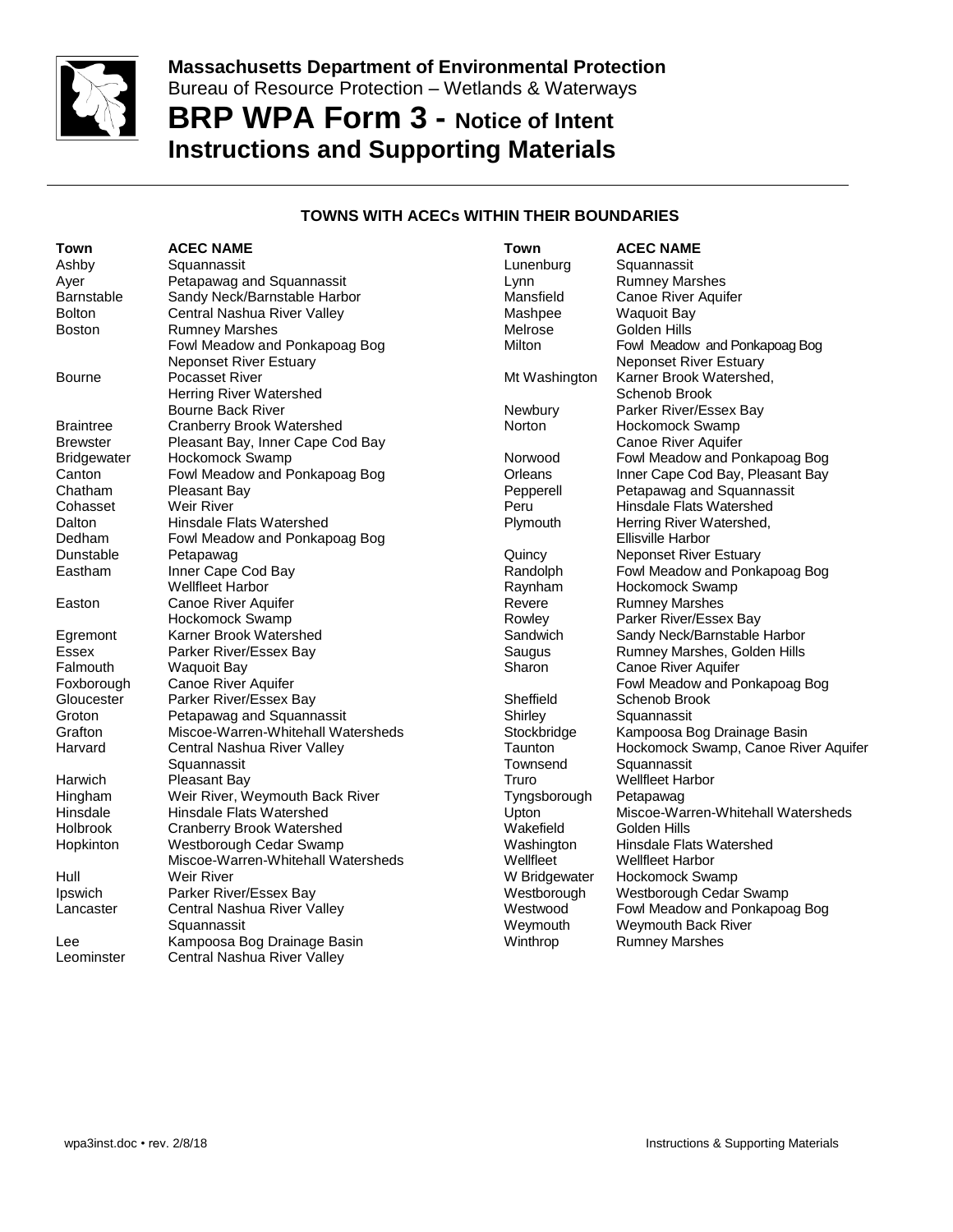

Bureau of Resource Protection - Wetlands

## **WPA Form 3 – Notice of Intent** Massachusetts Wetlands Protection Act M.G.L. c. 131, §40

Provided by MassDEP:

MassDEP File Number

Document Transaction Number

City/Town

**Important:** When filling out forms on the computer, use only the tab key to move your cursor - do not use the return key.



Note: Before completing this form consult your local **Conservation** Commission regarding any municipal bylaw or ordinance.

1. Project Location (**Note:** electronic filers will click on button to locate project site):

| a. Street Address<br>Latitude and Longitude: |                                                        | b. City/Town          | c. Zip Code                  |
|----------------------------------------------|--------------------------------------------------------|-----------------------|------------------------------|
|                                              |                                                        | d. Latitude           | e. Longitude                 |
| f. Assessors Map/Plat Number                 |                                                        | g. Parcel /Lot Number |                              |
| Applicant:                                   |                                                        |                       |                              |
| a. First Name                                |                                                        | b. Last Name          |                              |
| c. Organization                              |                                                        |                       |                              |
| d. Street Address                            |                                                        |                       |                              |
| e. City/Town                                 |                                                        | f. State              | g. Zip Code                  |
| h. Phone Number                              | i. Fax Number                                          | j. Email Address      |                              |
|                                              | Property owner (required if different from applicant): |                       | Check if more than one owner |
| a. First Name                                |                                                        | b. Last Name          |                              |
| c. Organization                              |                                                        |                       |                              |
| d. Street Address                            |                                                        |                       |                              |
| e. City/Town                                 |                                                        | f. State              | g. Zip Code                  |
| h. Phone Number<br>Representative (if any):  | i. Fax Number                                          | j. Email address      |                              |
| a. First Name                                |                                                        | b. Last Name          |                              |
| c. Company                                   |                                                        |                       |                              |
| d. Street Address                            |                                                        |                       |                              |
| e. City/Town                                 |                                                        | f. State              | g. Zip Code                  |

a. Total Fee Paid b. State Fee Paid c. City/Town Fee Paid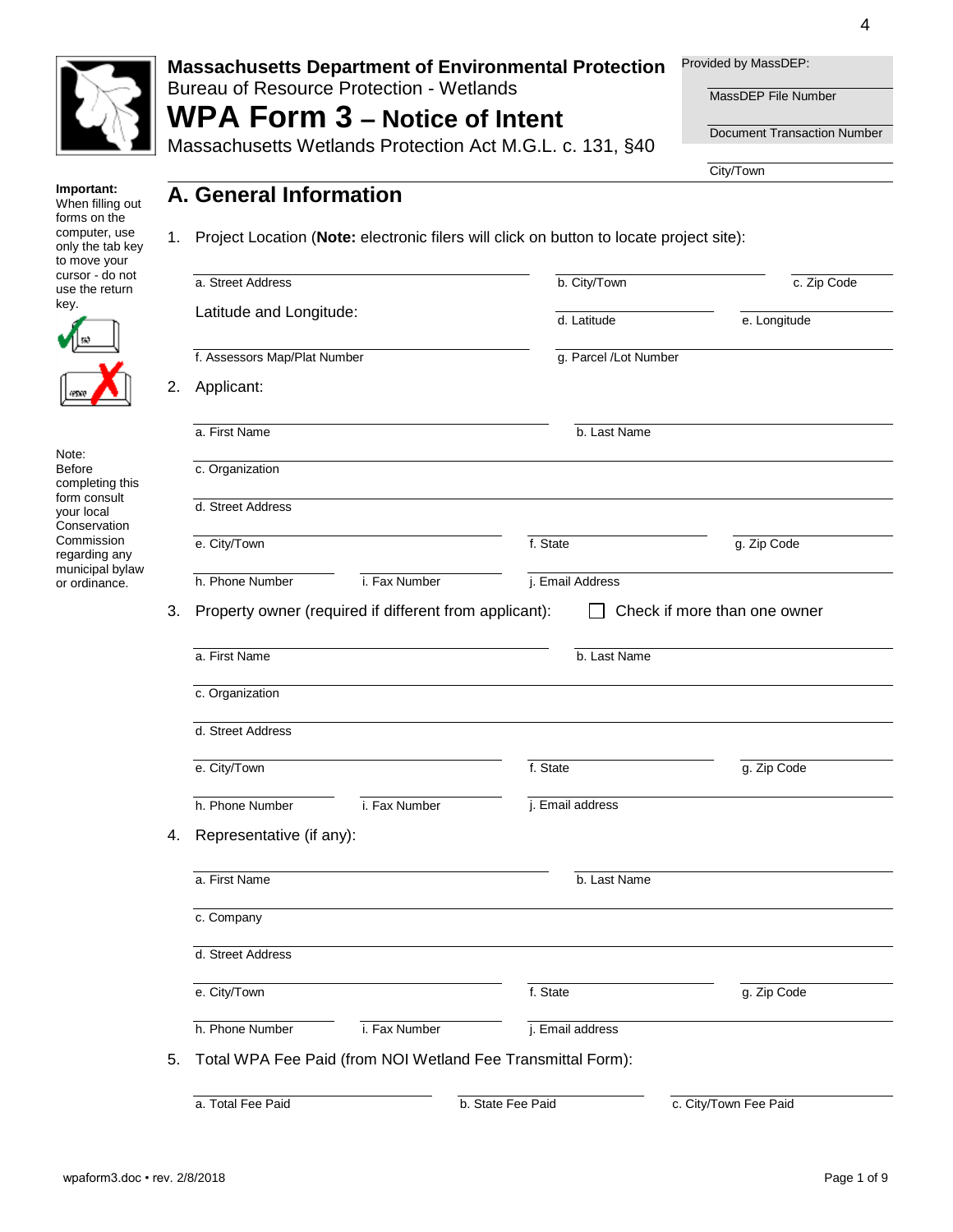

Bureau of Resource Protection - Wetlands

# **WPA Form 3 – Notice of Intent**

Provided by MassDEP:

MassDEP File Number

Document Transaction Number

City/Town

131, §40

| <b>WPA FORM <math>3</math> – Notice of Intent</b> |  |
|---------------------------------------------------|--|
| Massachusetts Wetlands Protection Act M.G.L. c.   |  |

| <b>General Project Description:</b><br>6.                                                                                                                                                                                          |                                                                                                                                                               |
|------------------------------------------------------------------------------------------------------------------------------------------------------------------------------------------------------------------------------------|---------------------------------------------------------------------------------------------------------------------------------------------------------------|
|                                                                                                                                                                                                                                    |                                                                                                                                                               |
| 7a. Project Type Checklist: (Limited Project Types see Section A. 7b.)                                                                                                                                                             |                                                                                                                                                               |
| Single Family Home<br>1.                                                                                                                                                                                                           | <b>Residential Subdivision</b><br>2.                                                                                                                          |
| Commercial/Industrial<br>3.                                                                                                                                                                                                        | Dock/Pier<br>4.                                                                                                                                               |
| <b>Utilities</b><br>5.                                                                                                                                                                                                             | <b>Coastal engineering Structure</b><br>6.                                                                                                                    |
| 7.<br>Agriculture (e.g., cranberries, forestry)                                                                                                                                                                                    | Transportation<br>8.                                                                                                                                          |
| Other<br>9.                                                                                                                                                                                                                        |                                                                                                                                                               |
| 7b. Is any portion of the proposed activity eligible to be treated as a limited project (including Ecological<br>Restoration Limited Project) subject to 310 CMR 10.24 (coastal) or 310 CMR 10.53 (inland)?<br>1. $\Box$ Yes<br>No | If yes, describe which limited project applies to this project. (See 310 CMR<br>10.24 and 10.53 for a complete list and description of limited project types) |
| 2. Limited Project Type                                                                                                                                                                                                            |                                                                                                                                                               |
|                                                                                                                                                                                                                                    | If the proposed activity is eligible to be treated as an Ecological Restoration Limited Project (310                                                          |
| CMR10.24(8), 310 CMR 10.53(4)), complete and attach Appendix A: Ecological Restoration Limited<br>Project Checklist and Signed Certification.                                                                                      |                                                                                                                                                               |
| Property recorded at the Registry of Deeds for:                                                                                                                                                                                    |                                                                                                                                                               |
| 8.<br>a. County                                                                                                                                                                                                                    | b. Certificate # (if registered land)                                                                                                                         |

Vegetated Wetland, Inland Bank, or Coastal Resource Area.

standards requiring consideration of alternative project design or location.

2. □ Inland Resource Areas (see 310 CMR 10.54-10.58; if not applicable, go to Section B.3,

Check all that apply below. Attach narrative and any supporting documentation describing how the project will meet all performance standards for each of the resource areas altered, including

Coastal Resource Areas).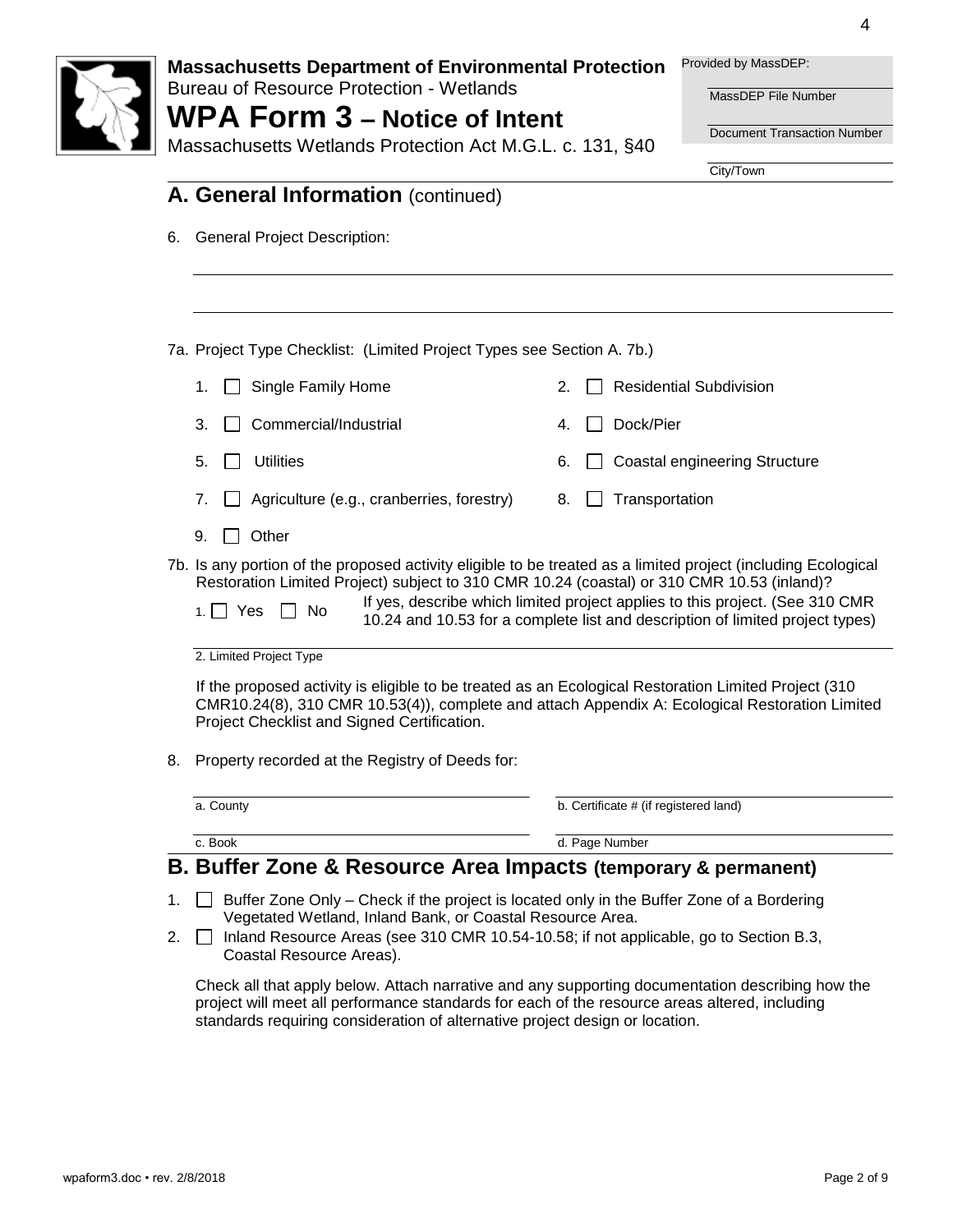

#### **Massachusetts Department of Environmental Protection**  Provided by MassDEP:

Bureau of Resource Protection - Wetlands

# **WPA Form 3 – Notice of Intent**

Massachusetts Wetlands Protection Act M.G.L. c. 131, §40

MassDEP File Number

Document Transaction Number

City/Town

## **B. Buffer Zone & Resource Area Impacts (temporary & permanent) (cont'd)**

|                                                                |                                                  | Resource Area                                     | <b>Size of Proposed Alteration</b>                                             | Proposed Replacement (if any)              |  |  |
|----------------------------------------------------------------|--------------------------------------------------|---------------------------------------------------|--------------------------------------------------------------------------------|--------------------------------------------|--|--|
| For all projects                                               | a.                                               | Bank                                              | 1. linear feet                                                                 | 2. linear feet                             |  |  |
| affecting other<br>Resource Areas,                             | b.                                               | <b>Bordering Vegetated</b><br>Wetland             | 1. square feet                                                                 | 2. square feet                             |  |  |
| please attach a<br>narrative<br>explaining how<br>the resource | c.                                               | <b>Land Under</b><br>Waterbodies and              | 1. square feet                                                                 | 2. square feet                             |  |  |
| area was<br>delineated.                                        |                                                  | Waterways                                         | 3. cubic yards dredged                                                         |                                            |  |  |
|                                                                |                                                  | Resource Area                                     | <b>Size of Proposed Alteration</b>                                             | Proposed Replacement (if any)              |  |  |
|                                                                | d.                                               | Bordering Land<br>Subject to Flooding             | 1. square feet                                                                 | 2. square feet                             |  |  |
|                                                                |                                                  |                                                   | 3. cubic feet of flood storage lost                                            | 4. cubic feet replaced                     |  |  |
|                                                                | e.I<br>$\mathcal{L}$                             | <b>Isolated Land</b><br>Subject to Flooding       | 1. square feet                                                                 |                                            |  |  |
|                                                                |                                                  |                                                   | 2. cubic feet of flood storage lost                                            | 3. cubic feet replaced                     |  |  |
|                                                                | f. I                                             | <b>Riverfront Area</b>                            | 1. Name of Waterway (if available) - specify coastal or inland                 |                                            |  |  |
|                                                                | 2.                                               | Width of Riverfront Area (check one):             |                                                                                |                                            |  |  |
|                                                                | 25 ft. - Designated Densely Developed Areas only |                                                   |                                                                                |                                            |  |  |
|                                                                |                                                  | 100 ft. - New agricultural projects only          |                                                                                |                                            |  |  |
|                                                                |                                                  | 200 ft. - All other projects                      |                                                                                |                                            |  |  |
|                                                                |                                                  |                                                   | 3. Total area of Riverfront Area on the site of the proposed project:          |                                            |  |  |
|                                                                |                                                  | 4. Proposed alteration of the Riverfront Area:    |                                                                                | square feet                                |  |  |
|                                                                |                                                  | a. total square feet                              | b. square feet within 100 ft.                                                  | c. square feet between 100 ft. and 200 ft. |  |  |
|                                                                |                                                  |                                                   | 5. Has an alternatives analysis been done and is it attached to this NOI?      | Yesl<br>No.                                |  |  |
|                                                                |                                                  |                                                   | 6. Was the lot where the activity is proposed created prior to August 1, 1996? | Yes $\Box$<br>No.                          |  |  |
|                                                                | 3.                                               | Coastal Resource Areas: (See 310 CMR 10.25-10.35) |                                                                                |                                            |  |  |
|                                                                |                                                  |                                                   | Note: for coastal riverfront areas, please complete Section B.2.f. above.      |                                            |  |  |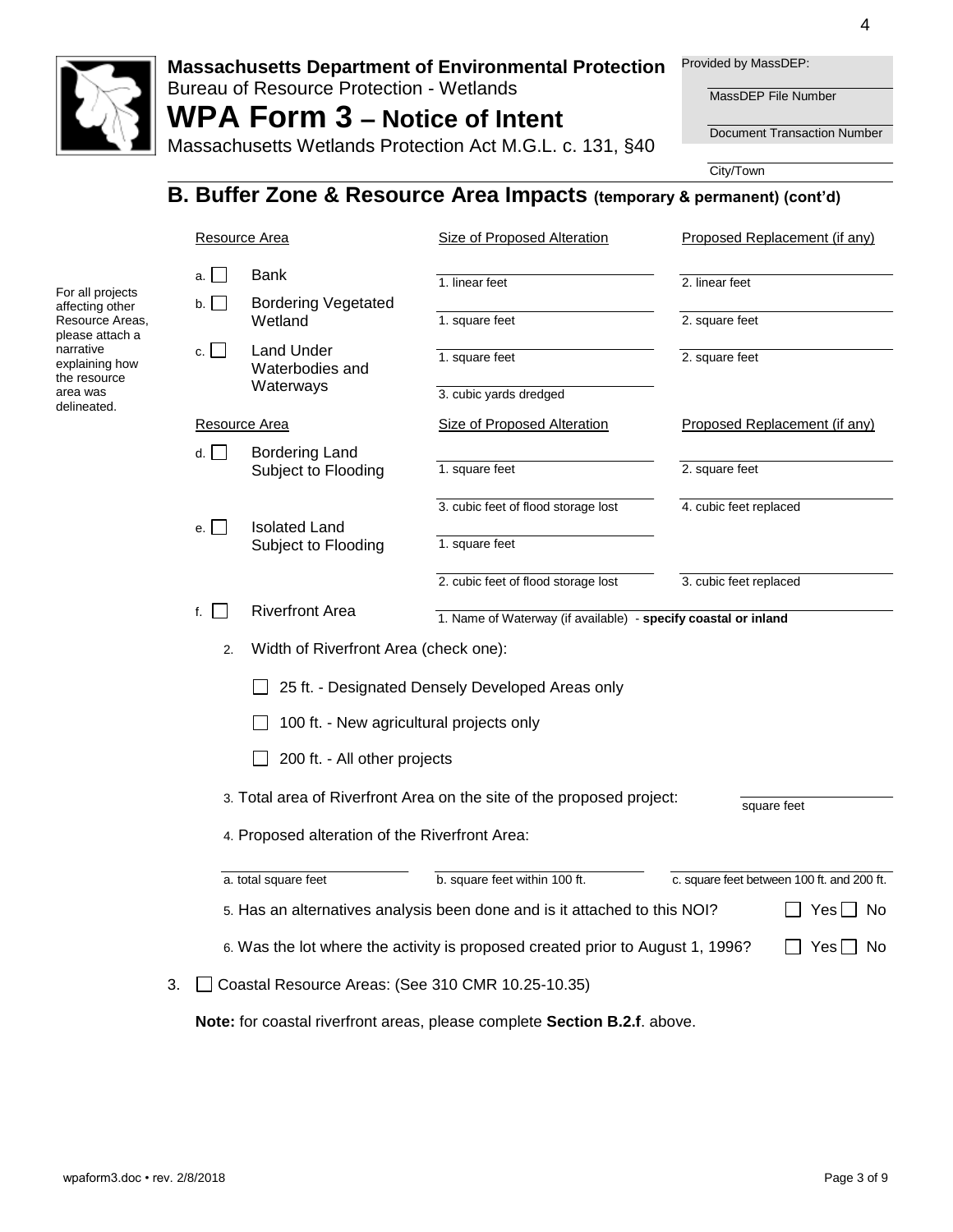

#### **Massachusetts Department of Environmental Protection**  Provided by MassDEP:

Bureau of Resource Protection - Wetlands

# **WPA Form 3 – Notice of Intent**

MassDEP File Number

Document Transaction Number

Massachusetts Wetlands Protection Act M.G.L. c. 131, §40

City/Town

## **B. Buffer Zone & Resource Area Impacts (temporary & permanent)** (cont'd)

Check all that apply below. Attach narrative and supporting documentation describing how the project will meet all performance standards for each of the resource areas altered, including standards requiring consideration of alternative project design or location.

| <b>Online Users:</b><br>Include your<br>document                        |    |                                | Resource Area                            | Size of Proposed Alteration        |                              | Proposed Replacement (if any)                                                                                                                                                                               |
|-------------------------------------------------------------------------|----|--------------------------------|------------------------------------------|------------------------------------|------------------------------|-------------------------------------------------------------------------------------------------------------------------------------------------------------------------------------------------------------|
| transaction<br>number<br>(provided on your<br>receipt page)<br>with all |    | a. $\Box$                      | <b>Designated Port Areas</b>             |                                    |                              | Indicate size under Land Under the Ocean, below                                                                                                                                                             |
|                                                                         |    | $\mathsf{b}$ .                 | Land Under the Ocean                     | 1. square feet                     |                              |                                                                                                                                                                                                             |
| supplementary<br>information you<br>submit to the                       |    |                                |                                          | 2. cubic yards dredged             |                              |                                                                                                                                                                                                             |
| Department.                                                             |    | c. $\Box$                      | <b>Barrier Beach</b>                     |                                    |                              | Indicate size under Coastal Beaches and/or Coastal Dunes below                                                                                                                                              |
|                                                                         |    | d.                             | <b>Coastal Beaches</b>                   | 1. square feet                     |                              | 2. cubic yards beach nourishment                                                                                                                                                                            |
|                                                                         |    | $\blacksquare$<br>e. I         | <b>Coastal Dunes</b>                     | 1. square feet                     |                              | 2. cubic yards dune nourishment                                                                                                                                                                             |
|                                                                         |    |                                |                                          | <b>Size of Proposed Alteration</b> |                              | Proposed Replacement (if any)                                                                                                                                                                               |
|                                                                         |    | f. $\vert$<br>$\sim$           | <b>Coastal Banks</b>                     | 1. linear feet                     |                              |                                                                                                                                                                                                             |
|                                                                         |    | $g \perp$                      | Rocky Intertidal<br><b>Shores</b>        | 1. square feet                     |                              |                                                                                                                                                                                                             |
|                                                                         |    | h.<br>$\overline{\phantom{a}}$ | <b>Salt Marshes</b>                      | 1. square feet                     |                              | 2. sq ft restoration, rehab., creation                                                                                                                                                                      |
|                                                                         |    | i.                             | <b>Land Under Salt</b>                   | 1. square feet                     |                              |                                                                                                                                                                                                             |
|                                                                         |    |                                | Ponds                                    |                                    |                              |                                                                                                                                                                                                             |
|                                                                         |    | j. $\Box$                      | <b>Land Containing</b>                   | 2. cubic yards dredged             |                              |                                                                                                                                                                                                             |
|                                                                         |    |                                | Shellfish                                | 1. square feet                     |                              |                                                                                                                                                                                                             |
|                                                                         |    | k.<br>$\blacksquare$           | <b>Fish Runs</b>                         | above                              |                              | Indicate size under Coastal Banks, inland Bank, Land Under the<br>Ocean, and/or inland Land Under Waterbodies and Waterways,                                                                                |
|                                                                         |    | 1. L. L                        | Land Subject to                          | 1. cubic yards dredged             |                              |                                                                                                                                                                                                             |
|                                                                         |    |                                | Coastal Storm Flowage                    | 1. square feet                     |                              |                                                                                                                                                                                                             |
|                                                                         | 4. |                                | Restoration/Enhancement<br>amount here.  |                                    |                              | If the project is for the purpose of restoring or enhancing a wetland resource area in addition to the<br>square footage that has been entered in Section B.2.b or B.3.h above, please enter the additional |
|                                                                         |    |                                | a. square feet of BVW                    |                                    | b. square feet of Salt Marsh |                                                                                                                                                                                                             |
|                                                                         | 5. |                                | <b>Project Involves Stream Crossings</b> |                                    |                              |                                                                                                                                                                                                             |
|                                                                         |    |                                | a. number of new stream crossings        |                                    |                              | b. number of replacement stream crossings                                                                                                                                                                   |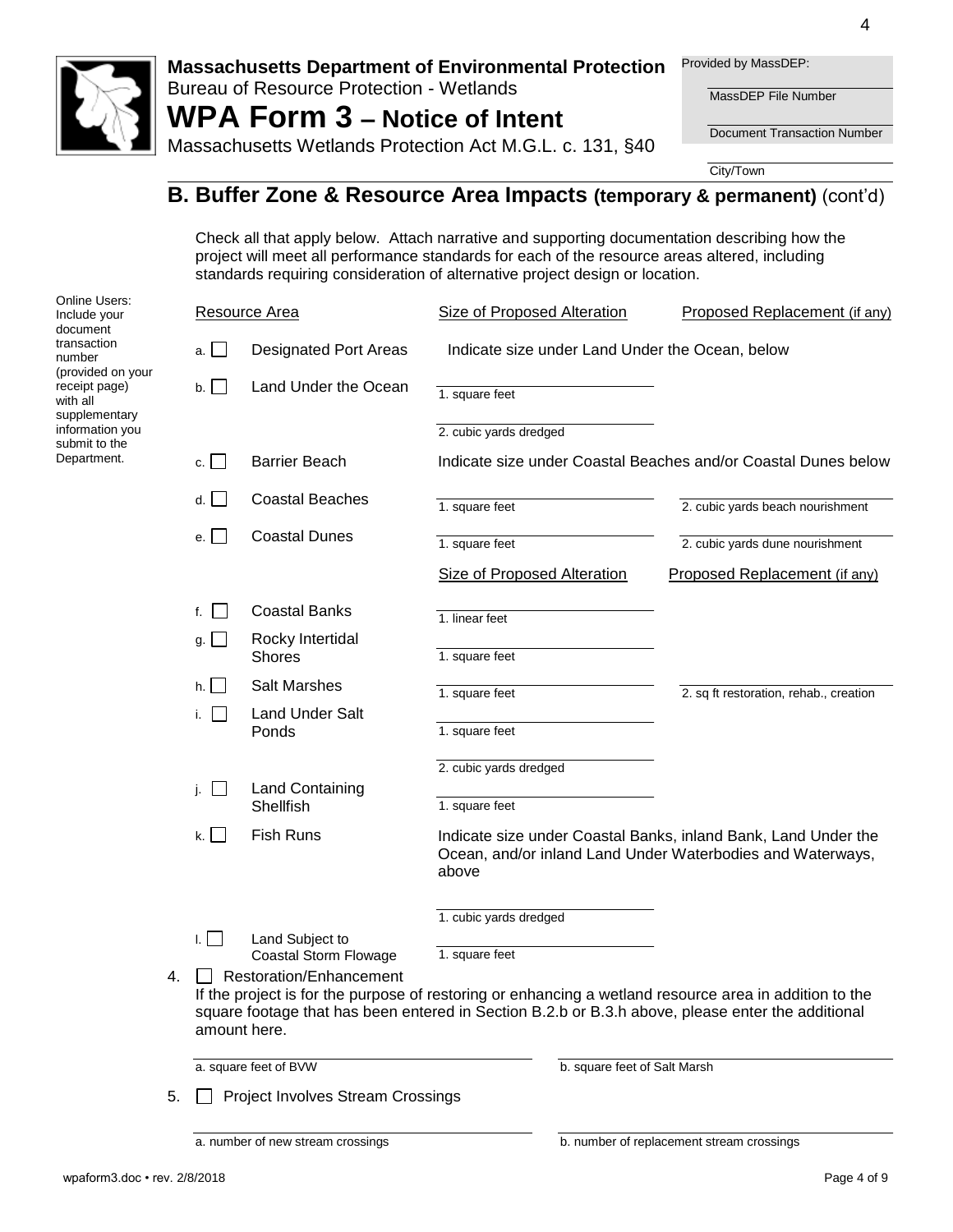

Bureau of Resource Protection - Wetlands

# **WPA Form 3 – Notice of Intent**

Massachusetts Wetlands Protection Act M.G.L. c. 131, §40

Provided by MassDEP:

MassDEP File Number

Document Transaction Number

City/Town

## **C. Other Applicable Standards and Requirements**

This is a proposal for an Ecological Restoration Limited Project. Skip Section C and complete Appendix A: Ecological Restoration Limited Project Checklists – Required Actions (310 CMR 10.11).

## **Streamlined Massachusetts Endangered Species Act/Wetlands Protection Act Review**

1. Is any portion of the proposed project located in **Estimated Habitat of Rare Wildlife** as indicated on the most recent Estimated Habitat Map of State-Listed Rare Wetland Wildlife published by the Natural Heritage and Endangered Species Program (NHESP)? To view habitat maps, see the *Massachusetts Natural Heritage Atlas* or go to [http://maps.massgis.state.ma.us/PRI\\_EST\\_HAB/viewer.htm.](http://maps.massgis.state.ma.us/PRI_EST_HAB/viewer.htm)

| a. |  | Yes |  | N٥ |
|----|--|-----|--|----|
|----|--|-----|--|----|

If yes, include proof of mailing or hand delivery of NOI to: **Natural Heritage and Endangered Species Program Division of Fisheries and Wildlife 1 Rabbit Hill Road**

b. Date of map

If *yes*, the project is also subject to Massachusetts Endangered Species Act (MESA) review (321 CMR 10.18). To qualify for a streamlined, 30-day, MESA/Wetlands Protection Act review, please complete Section C.1.c, and include requested materials with this Notice of Intent (NOI); *OR* complete Section C.2.f, if applicable. *If MESA supplemental information is not included with the NOI, by completing Section 1 of this form, the NHESP will require a separate MESA filing which may take up to 90 days to review (unless noted exceptions in Section 2 apply, see below).*

c. Submit Supplemental Information for Endangered Species Review

 **Westborough, MA 01581**

1.  $\Box$  Percentage/acreage of property to be altered:

(a) within wetland Resource Area  $p_{\text{percentage}/\text{average}}$ 

(b) outside Resource Area percentage/acreage

- 2.  $\Box$  Assessor's Map or right-of-way plan of site
- 2.  $\Box$  Project plans for entire project site, including wetland resource areas and areas outside of wetlands jurisdiction, showing existing and proposed conditions, existing and proposed tree/vegetation clearing line, and clearly demarcated limits of work
	- (a) Project description (including description of impacts outside of wetland resource area  $\&$ buffer zone)
	- $(b)$  Photographs representative of the site

l

<sup>×</sup> Some projects **not** in Estimated Habitat may be located in Priority Habitat, and require NHESP review (see [http://www.mass.gov/eea/agencies/dfg/dfw/natural-heritage/regulatory-review/\)](http://www.mass.gov/eea/agencies/dfg/dfw/natural-heritage/regulatory-review/). Priority Habitat includes habitat for state-listed plants and strictly upland species not protected by the Wetlands Protection Act.

wpaform3.doc • rev. 2/8/2018 **Page 5 of 9** and the version of the version of the version of the version of  $\theta$  and  $\theta$  and  $\theta$  and  $\theta$  and  $\theta$  and  $\theta$  and  $\theta$  and  $\theta$  and  $\theta$  and  $\theta$  and  $\theta$  and  $\theta$  and  $\theta$  an \*\* MESA projects may not be segmented (321 CMR 10.16). The applicant must disclose full development plans even if such plans are not required as part of the Notice of Intent process.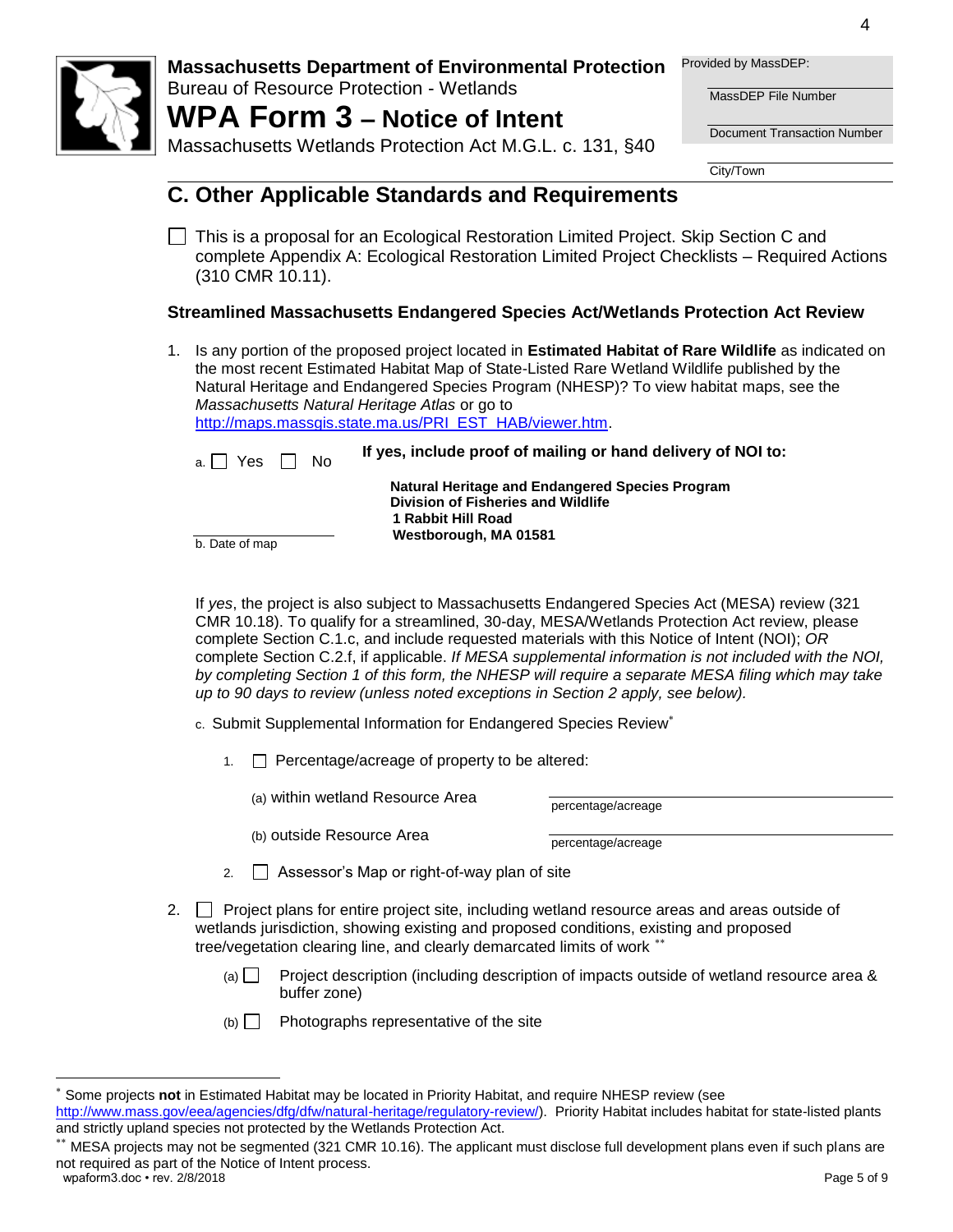

#### **Massachusetts Department of Environmental Protection**  Provided by MassDEP:

Bureau of Resource Protection - Wetlands

**WPA Form 3 – Notice of Intent**

MassDEP File Number

Document Transaction Number

Massachusetts Wetlands Protection Act M.G.L. c. 131, §40

City/Town

## **C. Other Applicable Standards and Requirements (cont'd)**

 $(c)$  MESA filing fee (fee information available at [http://www.mass.gov/dfwele/dfw/nhesp/regulatory\\_review/mesa/mesa\\_fee\\_schedule.htm\)](http://www.mass.gov/dfwele/dfw/nhesp/regulatory_review/mesa/mesa_fee_schedule.htm). Make check payable to "Commonwealth of Massachusetts - NHESP" and *mail to NHESP* at above address

*Projects altering 10 or more acres of land, also submit:*

- $(d)$  Vegetation cover type map of site
- $(e)$  Project plans showing Priority & Estimated Habitat boundaries
- (f) OR Check One of the Following
- 1. **Project is exempt from MESA review.** Attach applicant letter indicating which MESA exemption applies. (See 321 CMR 10.14, [http://www.mass.gov/dfwele/dfw/nhesp/regulatory\\_review/mesa/mesa\\_exemptions.htm;](http://www.mass.gov/dfwele/dfw/nhesp/regulatory_review/mesa/mesa_exemptions.htm) the NOI must still be sent to NHESP if the project is within estimated habitat pursuant to 310 CMR 10.37 and 10.59.)

| $2. \Box$ | Separate MESA review ongoing. | a. NHESP Tracking # | b. Date submitted to NHESP |
|-----------|-------------------------------|---------------------|----------------------------|

- 3. Separate MESA review completed. Include copy of NHESP "no Take" determination or valid Conservation & Management Permit with approved plan.
- 3. For coastal projects only, is any portion of the proposed project located below the mean high water line or in a fish run?

| $\alpha$ . $\Box$ Not applicable – project is in inland resource area only | $b.$ Yes $\Box$ No |  |
|----------------------------------------------------------------------------|--------------------|--|
|----------------------------------------------------------------------------|--------------------|--|

If yes, include proof of mailing, hand delivery, or electronic delivery of NOI to either:

| South Shore - Cohasset to Rhode Island border, and<br>the Cape & Islands: | North Shore - Hull to New Hampshire border: |
|---------------------------------------------------------------------------|---------------------------------------------|
| Division of Marine Fisheries -                                            | Division of Marine Fisheries -              |
| Southeast Marine Fisheries Station.                                       | North Shore Office                          |

ist Marine Fisheries Sta Attn: Environmental Reviewer 836 South Rodney French Blvd. New Bedford, MA 02744 Email: [DMF.EnvReview-South@state.ma.us](mailto:DMF.EnvReview-South@state.ma.us)

North Shore Office Attn: Environmental Reviewer 30 Emerson Avenue Gloucester, MA 01930 Email: [DMF.EnvReview-North@state.ma.us](mailto:DMF.EnvReview-North@state.ma.us)

Also if yes, the project may require a Chapter 91 license. For coastal towns in the Northeast Region, please contact MassDEP's Boston Office. For coastal towns in the Southeast Region, please contact MassDEP's Southeast Regional Office.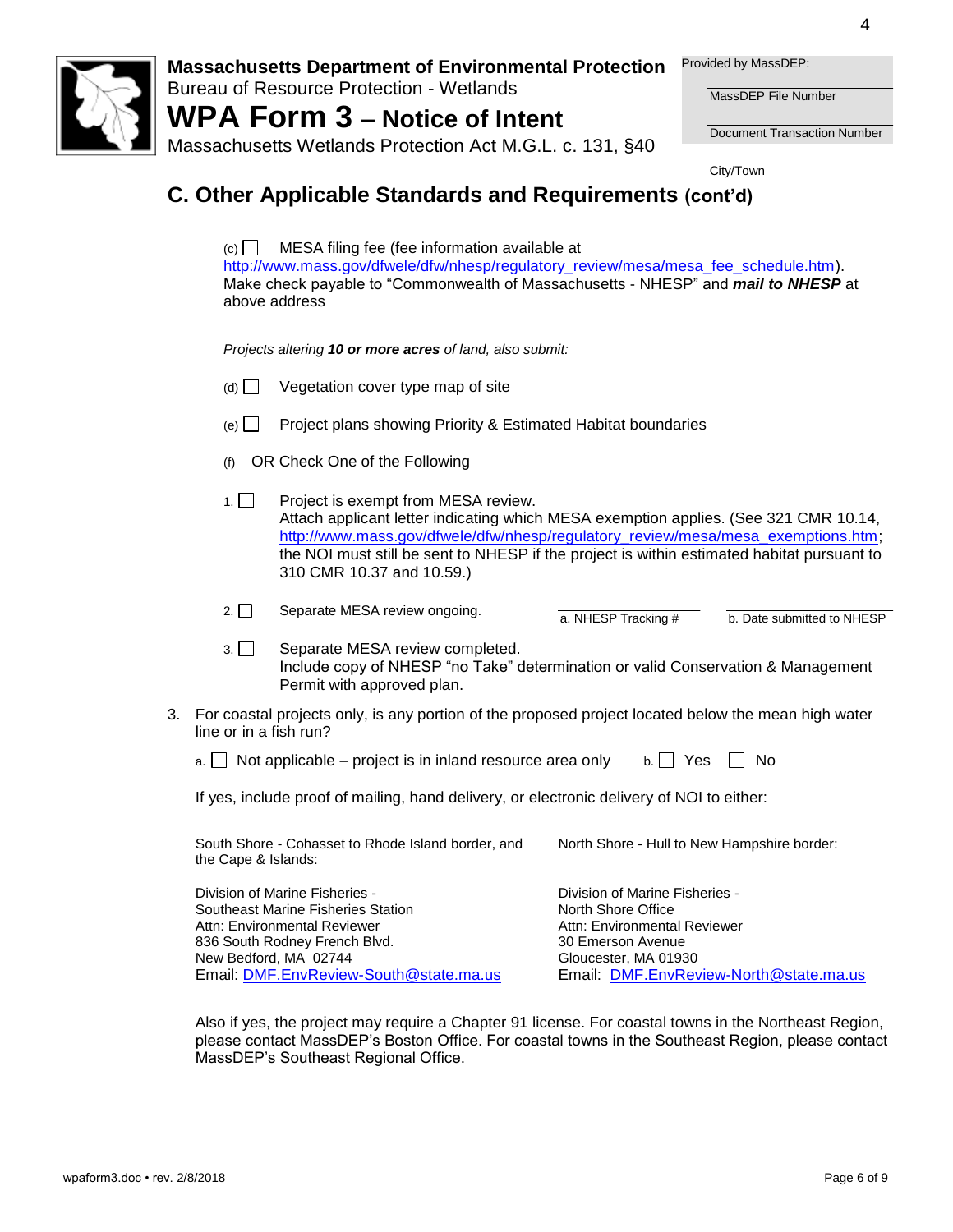|                                                          |    | Provided by MassDEP:<br><b>Massachusetts Department of Environmental Protection</b><br><b>Bureau of Resource Protection - Wetlands</b><br>MassDEP File Number<br><b>WPA Form 3 – Notice of Intent</b><br><b>Document Transaction Number</b><br>Massachusetts Wetlands Protection Act M.G.L. c. 131, §40           |
|----------------------------------------------------------|----|-------------------------------------------------------------------------------------------------------------------------------------------------------------------------------------------------------------------------------------------------------------------------------------------------------------------|
|                                                          |    | City/Town                                                                                                                                                                                                                                                                                                         |
|                                                          |    | C. Other Applicable Standards and Requirements (cont'd)                                                                                                                                                                                                                                                           |
|                                                          | 4. | Is any portion of the proposed project within an Area of Critical Environmental Concern (ACEC)?                                                                                                                                                                                                                   |
| <b>Online Users:</b><br>Include your<br>document         |    | If yes, provide name of ACEC (see instructions to WPA Form 3 or MassDEP<br>a. $\Box$ Yes<br>$\Box$ No<br>Website for ACEC locations). Note: electronic filers click on Website.                                                                                                                                   |
| transaction                                              |    | b. ACEC                                                                                                                                                                                                                                                                                                           |
| number<br>(provided on your<br>receipt page)<br>with all | 5. | Is any portion of the proposed project within an area designated as an Outstanding Resource Water<br>(ORW) as designated in the Massachusetts Surface Water Quality Standards, 314 CMR 4.00?                                                                                                                      |
| supplementary<br>information you                         |    | a. $\Box$ Yes $\Box$ No                                                                                                                                                                                                                                                                                           |
| submit to the<br>Department.                             | 6. | Is any portion of the site subject to a Wetlands Restriction Order under the Inland Wetlands<br>Restriction Act (M.G.L. c. 131, § 40A) or the Coastal Wetlands Restriction Act (M.G.L. c. 130, § 105)?                                                                                                            |
|                                                          |    | a. $\Box$ Yes<br>$\Box$ No                                                                                                                                                                                                                                                                                        |
|                                                          | 7. | Is this project subject to provisions of the MassDEP Stormwater Management Standards?                                                                                                                                                                                                                             |
|                                                          |    | Yes. Attach a copy of the Stormwater Report as required by the Stormwater Management<br>a. I<br>Standards per 310 CMR $10.05(6)(k)$ -(q) and check if:<br>Applying for Low Impact Development (LID) site design credits (as described in<br>1.1 <sub>1</sub><br>Stormwater Management Handbook Vol. 2, Chapter 3) |
|                                                          |    | $2. \Box$<br>A portion of the site constitutes redevelopment                                                                                                                                                                                                                                                      |
|                                                          |    | 3.<br>Proprietary BMPs are included in the Stormwater Management System.                                                                                                                                                                                                                                          |
|                                                          |    | No. Check why the project is exempt:<br>$b.$                                                                                                                                                                                                                                                                      |
|                                                          |    | Single-family house<br>$1. \Box$                                                                                                                                                                                                                                                                                  |
|                                                          |    | Emergency road repair<br>$2. \Box$                                                                                                                                                                                                                                                                                |
|                                                          |    | Small Residential Subdivision (less than or equal to 4 single-family houses or less than<br>3.1<br>equal to 4 units in multi-family housing project) with no discharge to Critical Areas.<br>or                                                                                                                   |
|                                                          |    | D. Additional Information                                                                                                                                                                                                                                                                                         |
|                                                          |    | This is a proposal for an Ecological Restoration Limited Project. Skip Section D and complete<br>Appendix A: Ecological Restoration Notice of Intent - Minimum Required Documents (310 CMR<br>$10.12$ ).                                                                                                          |

Applicants must include the following with this Notice of Intent (NOI). See instructions for details.

**Online Users:** Attach the document transaction number (provided on your receipt page) for any of the following information you submit to the Department.

- 1. USGS or other map of the area (along with a narrative description, if necessary) containing sufficient information for the Conservation Commission and the Department to locate the site. (Electronic filers may omit this item.)
- 2. Plans identifying the location of proposed activities (including activities proposed to serve as a Bordering Vegetated Wetland [BVW] replication area or other mitigating measure) relative to the boundaries of each affected resource area.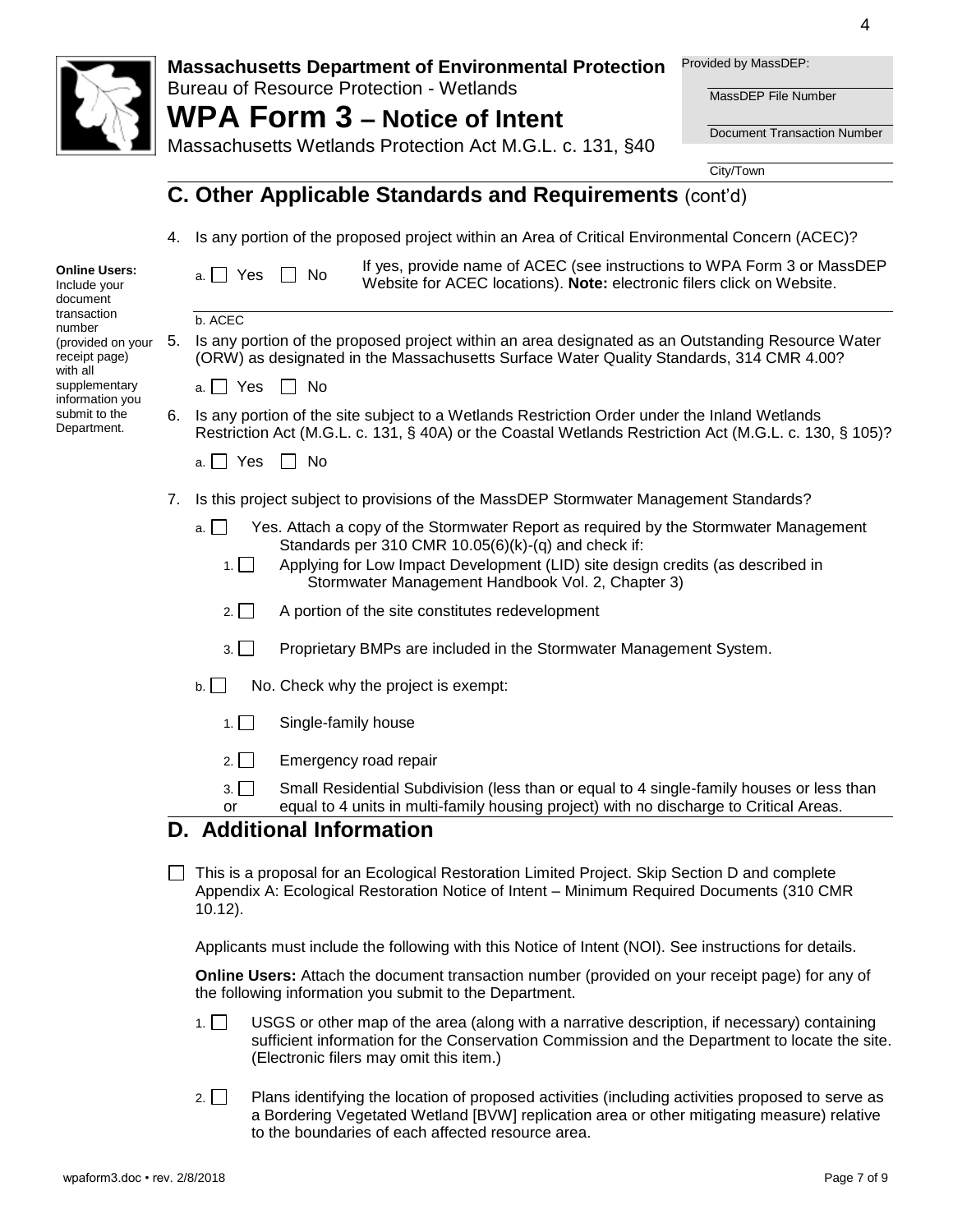

Bureau of Resource Protection - Wetlands

## **WPA Form 3 – Notice of Intent** Massachusetts Wetlands Protection Act M.G.L. c. 131, §40

Provided by MassDEP:

MassDEP File Number

Document Transaction Number

4

City/Town

## **D.** Additional Information (cont'd)

- 3. I Identify the method for BVW and other resource area boundary delineations (MassDEP BVW Field Data Form(s), Determination of Applicability, Order of Resource Area Delineation, etc.), and attach documentation of the methodology.
- $\overline{4}$ . List the titles and dates for all plans and other materials submitted with this NOI.

|        | a. Plan Title                                                                                                       |                          |  |  |  |
|--------|---------------------------------------------------------------------------------------------------------------------|--------------------------|--|--|--|
|        | b. Prepared By                                                                                                      | c. Signed and Stamped by |  |  |  |
|        | d. Final Revision Date                                                                                              | e. Scale                 |  |  |  |
|        | f. Additional Plan or Document Title                                                                                | q. Date                  |  |  |  |
| 5. I I | If there is more than one property owner, please attach a list of these property owners not<br>listed on this form. |                          |  |  |  |
| 6. I   | Attach proof of mailing for Natural Heritage and Endangered Species Program, if needed.                             |                          |  |  |  |
| 7. I   | Attach proof of mailing for Massachusetts Division of Marine Fisheries, if needed.                                  |                          |  |  |  |
| 8. I   | Attach NOI Wetland Fee Transmittal Form                                                                             |                          |  |  |  |
| 9. I   | Attach Stormwater Report, if needed.                                                                                |                          |  |  |  |
|        |                                                                                                                     |                          |  |  |  |

## **E. Fees**

1.  $\Box$  Fee Exempt: No filing fee shall be assessed for projects of any city, town, county, or district of the Commonwealth, federally recognized Indian tribe housing authority, municipal housing authority, or the Massachusetts Bay Transportation Authority.

Applicants must submit the following information (in addition to pages 1 and 2 of the NOI Wetland Fee Transmittal Form) to confirm fee payment:

2. Municipal Check Number 3. Check date

4. State Check Number 5. Check date

6. Payor name on check: First Name 7. Payor name on check: Last Name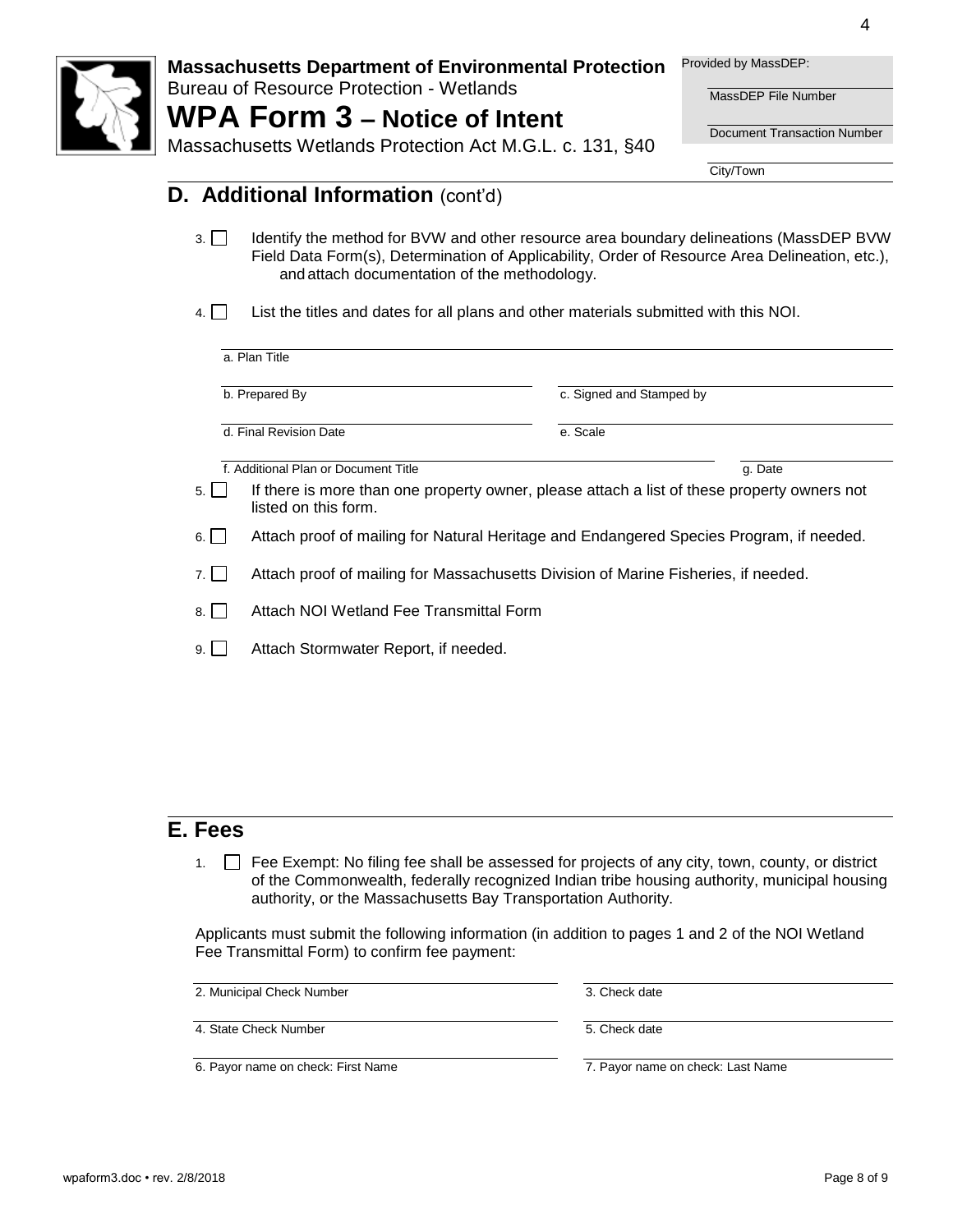

Bureau of Resource Protection - Wetlands

# **WPA Form 3 – Notice of Intent**

Massachusetts Wetlands Protection Act M.G.L. c. 131, §40

Provided by MassDEP:

MassDEP File Number

Document Transaction Number

City/Town

## **F. Signatures and Submittal Requirements**

I hereby certify under the penalties of perjury that the foregoing Notice of Intent and accompanying plans, documents, and supporting data are true and complete to the best of my knowledge. I understand that the Conservation Commission will place notification of this Notice in a local newspaper at the expense of the applicant in accordance with the wetlands regulations, 310 CMR 10.05(5)(a).

I further certify under penalties of perjury that all abutters were notified of this application, pursuant to the requirements of M.G.L. c. 131, § 40. Notice must be made by Certificate of Mailing or in writing by hand delivery or certified mail (return receipt requested) to all abutters within 100 feet of the property line of the project location.

| 1. Signature of Applicant                     | 2. Date |
|-----------------------------------------------|---------|
| 3. Signature of Property Owner (if different) | 4. Date |
| 5. Signature of Representative (if any)       | 6. Date |

#### **For Conservation Commission:**

Two copies of the completed Notice of Intent (Form 3), including supporting plans and documents, two copies of the NOI Wetland Fee Transmittal Form, and the city/town fee payment, to the Conservation Commission by certified mail or hand delivery.

#### **For MassDEP:**

One copy of the completed Notice of Intent (Form 3), including supporting plans and documents, one copy of the NOI Wetland Fee Transmittal Form, and a **copy** of the state fee payment to the MassDEP Regional Office (see Instructions) by certified mail or hand delivery.

#### **Other:**

If the applicant has checked the "yes" box in any part of Section C, Item 3, above, refer to that section and the Instructions for additional submittal requirements.

The original and copies must be sent simultaneously. Failure by the applicant to send copies in a timely manner may result in dismissal of the Notice of Intent.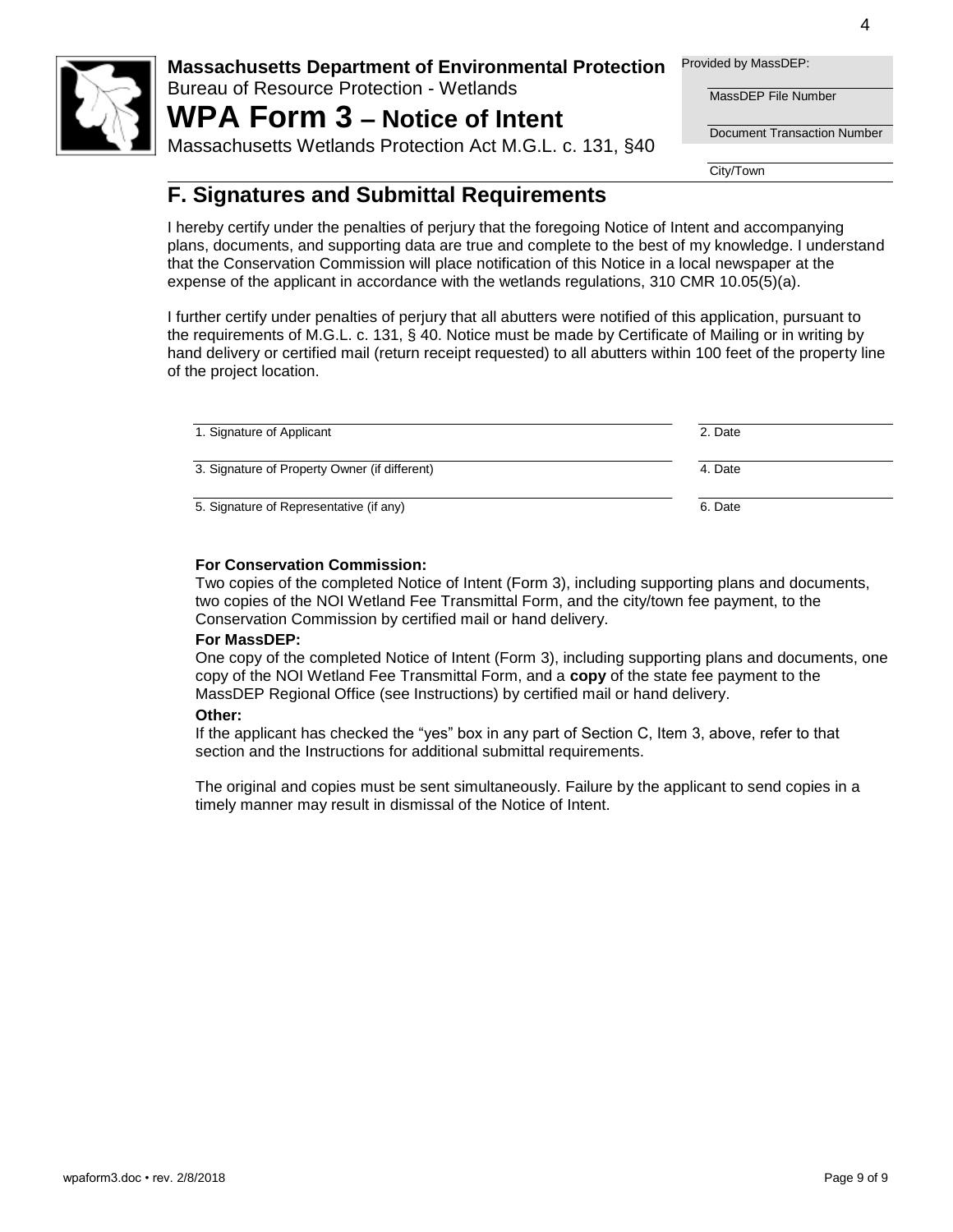

## **Massachusetts Department of Environmental Protection**  Bureau of Resource Protection - Wetlands **NOI Wetland Fee Transmittal Form**

Massachusetts Wetlands Protection Act M.G.L. c. 131, §40

**Important:** When filling out forms on the computer, use only the tab key to move your cursor - do not use the return key.



## **A. Applicant Information**

| Location of Project:<br>1.              |                                |                      |             |  |  |  |
|-----------------------------------------|--------------------------------|----------------------|-------------|--|--|--|
| a. Street Address                       |                                | b. City/Town         |             |  |  |  |
| c. Check number                         |                                | d. Fee amount        |             |  |  |  |
| <b>Applicant Mailing Address:</b><br>2. |                                |                      |             |  |  |  |
| a. First Name                           |                                | b. Last Name         |             |  |  |  |
| c. Organization                         |                                |                      |             |  |  |  |
| d. Mailing Address                      |                                |                      |             |  |  |  |
| e. City/Town                            |                                | f. State             | g. Zip Code |  |  |  |
| h. Phone Number                         | i. Fax Number                  | j. Email Address     |             |  |  |  |
|                                         | Property Owner (if different): |                      |             |  |  |  |
| a. First Name                           |                                | b. Last Name         |             |  |  |  |
| c. Organization                         |                                |                      |             |  |  |  |
| d. Mailing Address                      |                                |                      |             |  |  |  |
| e. City/Town                            |                                | f. State             | g. Zip Code |  |  |  |
| h. Phone Number                         | i. Fax Number                  | <b>Email Address</b> |             |  |  |  |

To calculate filing fees, refer to the category fee list and examples in the instructions for filling out WPA Form 3 (Notice of Intent).

## **B. Fees**

Fee should be calculated using the following process & worksheet. *Please see Instructions before filling out worksheet.*

**Step 1/Type of Activity:** Describe each type of activity that will occur in wetland resource area and buffer zone.

**Step 2/Number of Activities**: Identify the number of each type of activity.

**Step 3/Individual Activity Fee:** Identify each activity fee from the six project categories listed in the instructions.

**Step 4/Subtotal Activity Fee:** Multiply the number of activities (identified in Step 2) times the fee per category (identified in Step 3) to reach a subtotal fee amount. Note: If any of these activities are in a Riverfront Area in addition to another Resource Area or the Buffer Zone, the fee per activity should be multiplied by 1.5 and then added to the subtotal amount.

**Step 5/Total Project Fee:** Determine the total project fee by adding the subtotal amounts from Step 4.

**Step 6/Fee Payments:** To calculate the state share of the fee, divide the total fee in half and subtract \$12.50. To calculate the city/town share of the fee, divide the total fee in half and add \$12.50.